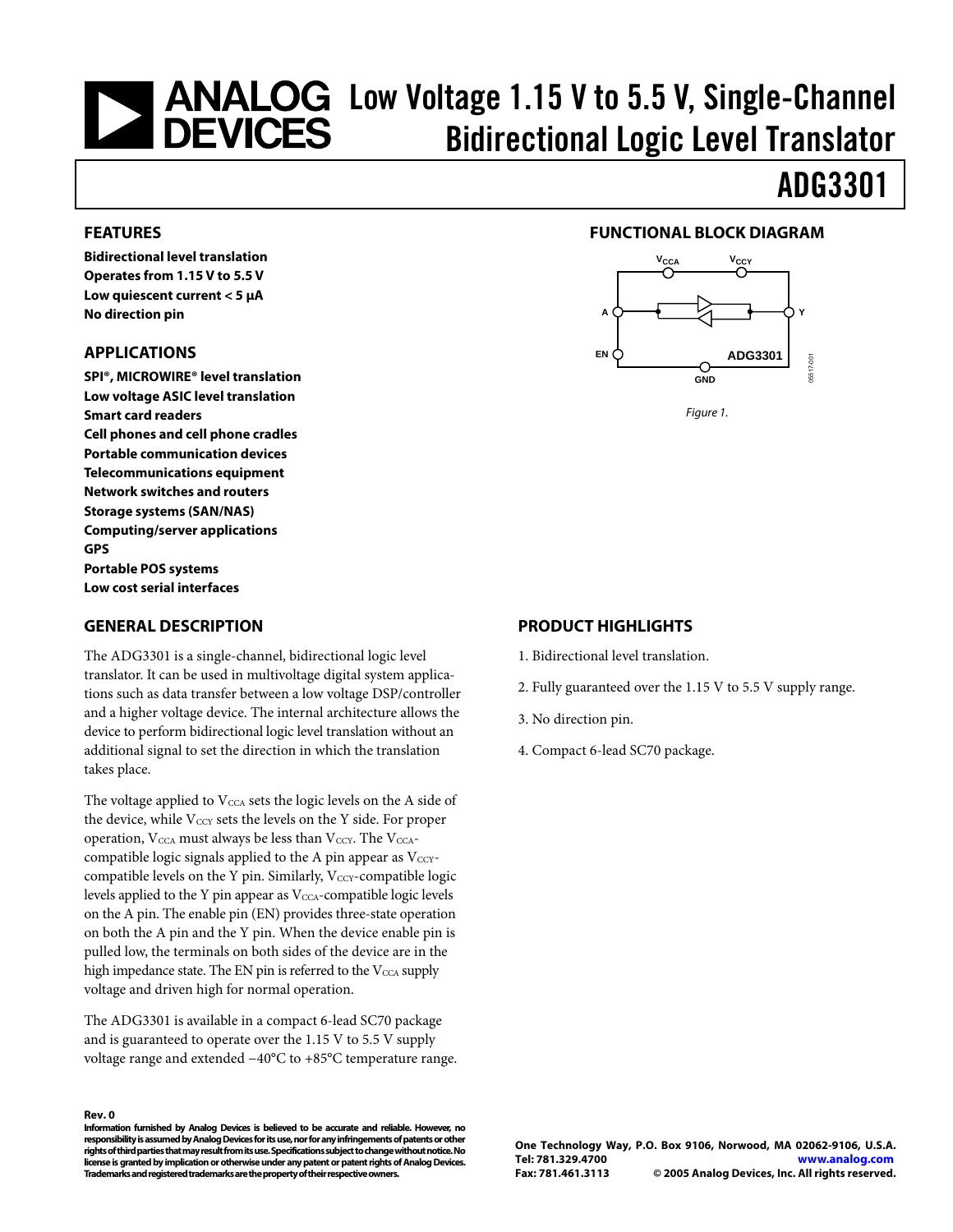# **TABLE OF CONTENTS**

### 

### **REVISION HISTORY**

12/05-Revision 0: Initial Version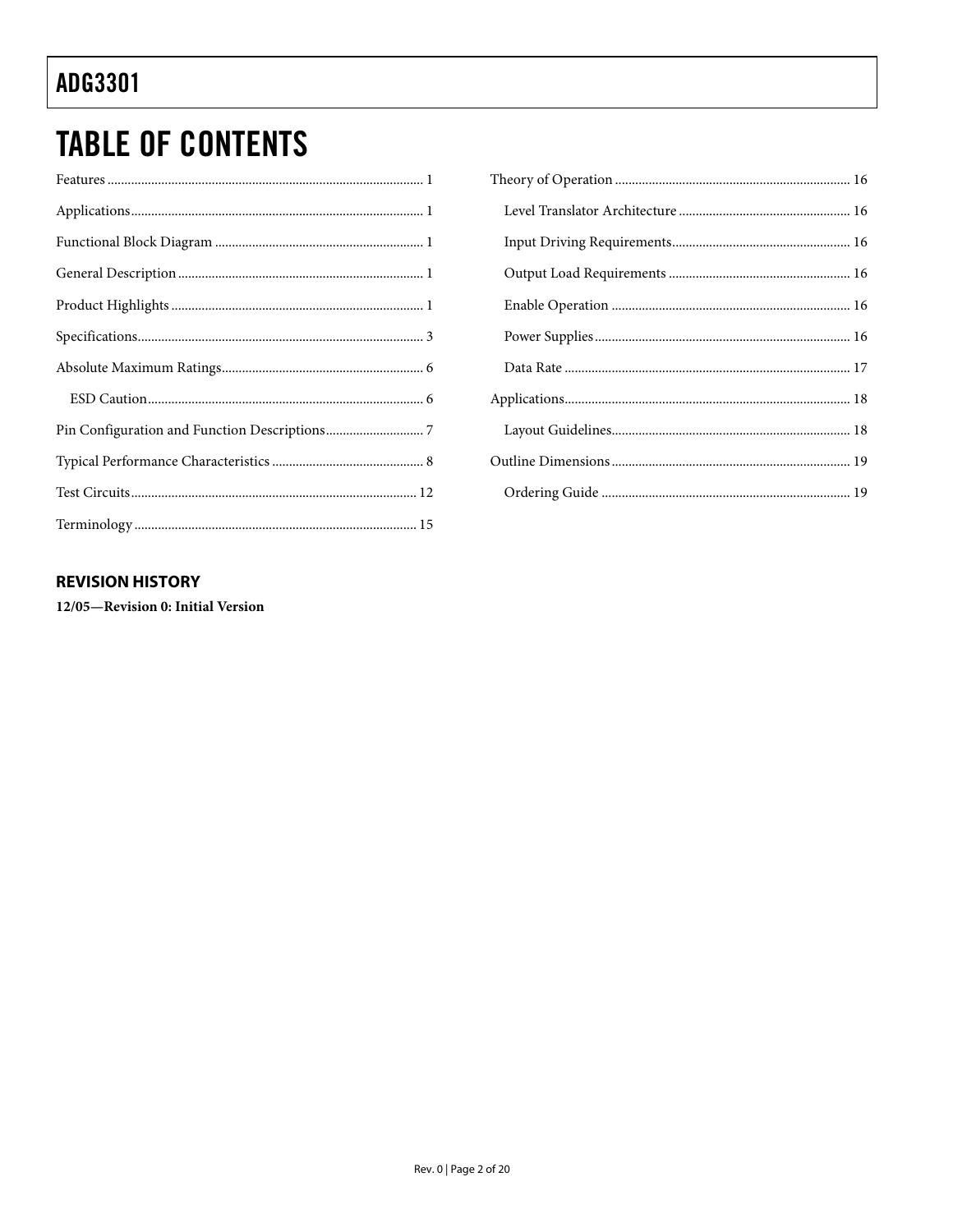### <span id="page-2-0"></span>**SPECIFICATIONS**

 $V_{\text{CCY}} = 1.65 \text{ V}$  to 5.5 V,  $V_{\text{CCA}} = 1.15 \text{ V}$  to  $V_{\text{CCY}}$ ,  $\text{GND} = 0 \text{ V}$ . All specifications  $T_{\text{MIN}}$  to  $T_{\text{MAX}}$ , unless otherwise noted.

#### <span id="page-2-2"></span><span id="page-2-1"></span>**Table 1.**

| Parameter <sup>1</sup>                                                                                                          | <b>Symbol</b>                    | <b>Conditions</b>                                                  | Min                          | Type <sup>2</sup> | <b>Max</b>                   | Unit        |
|---------------------------------------------------------------------------------------------------------------------------------|----------------------------------|--------------------------------------------------------------------|------------------------------|-------------------|------------------------------|-------------|
| LOGIC INPUTS/OUTPUTS                                                                                                            |                                  |                                                                    |                              |                   |                              |             |
| A Side                                                                                                                          |                                  |                                                                    |                              |                   |                              |             |
| Input High Voltage <sup>3</sup>                                                                                                 | <b>V<sub>IHA</sub></b>           | $V_{\text{CCA}} = 1.15 V$                                          | $V_{\text{CCA}}$ $-$ 0.3     |                   |                              | v           |
|                                                                                                                                 | V <sub>IHA</sub>                 | $V_{\text{CCA}} = 1.2 V$ to 5.5 V                                  | $0.65 \times V_{\text{CCA}}$ |                   |                              |             |
| Input Low Voltage <sup>3</sup>                                                                                                  | <b>VILA</b>                      |                                                                    |                              |                   | $0.35 \times V_{\text{CCA}}$ | v           |
| Output High Voltage                                                                                                             | <b>V<sub>OHA</sub></b>           | $V_Y = V_{CCY}$ , $I_{OH} = 20 \mu A$ , see Figure 27              | $V_{\text{CCA}} - 0.4$       |                   |                              | V           |
| Output Low Voltage                                                                                                              | <b>VOLA</b>                      | $V_Y = 0 V$ , $I_{OL} = 20 \mu A$ , see Figure 27                  |                              |                   | 0.4                          | v           |
| Capacitance <sup>3</sup>                                                                                                        | $C_A$                            | $f = 1$ MHz, EN = 0, see Figure 32                                 |                              | 9                 |                              | pF          |
| Leakage Current                                                                                                                 | LA, HiZ                          | $V_A = 0 V/V_{CCA}$ , EN = 0, see Figure 29                        |                              |                   | ±1                           | μA          |
| Y Side                                                                                                                          |                                  |                                                                    |                              |                   |                              |             |
| Input High Voltage <sup>3</sup>                                                                                                 | <b>V<sub>IHY</sub></b>           |                                                                    | $0.65 \times V_{\text{cav}}$ |                   |                              | v           |
| Input Low Voltage <sup>3</sup>                                                                                                  | $V_{\text{ILY}}$                 |                                                                    |                              |                   | $0.35 \times V_{CCY}$        | v           |
| Output High Voltage                                                                                                             | <b>VOHY</b>                      | $V_A = V_{CCA}$ , $I_{OH} = 20 \mu A$ , see Figure 28              | $V_{CCY} - 0.4$              |                   |                              | v           |
| Output Low Voltage                                                                                                              | <b>VOLY</b>                      | $V_A = 0 V$ , $I_{OL} = 20 \mu A$ , see Figure 28                  |                              |                   | 0.4                          | v           |
| Capacitance <sup>3</sup>                                                                                                        | $C_Y$                            | $f = 1$ MHz, EN = 0, see Figure 33                                 |                              | 6                 |                              | pF          |
| Leakage Current                                                                                                                 | LY, HiZ                          | $V_Y = 0$ V/Vccy, EN = 0, see Figure 30                            |                              |                   | ±1                           | μA          |
| Enable (EN)                                                                                                                     |                                  |                                                                    |                              |                   |                              |             |
| Input High Voltage <sup>3</sup>                                                                                                 | <b>VIHEN</b>                     | $V_{\text{CCA}} = 1.15 V$                                          | $V_{CCA}$ - 0.3              |                   |                              | v           |
|                                                                                                                                 | V <sub>HEN</sub>                 | $V_{\text{CCA}} = 1.2 V$ to 5.5 V                                  | $0.65 \times V_{\text{CCA}}$ |                   |                              | v           |
| Input Low Voltage <sup>3</sup>                                                                                                  | <b>VILEN</b>                     |                                                                    |                              |                   | $0.35 \times V_{CCA}$        | v           |
| Leakage Current                                                                                                                 | <b>ILEN</b>                      | $V_{EN} = 0 V/V_{CCA}$ , $V_A = 0 V$ , see Figure 31               |                              |                   | ±1                           | μA          |
| Capacitance <sup>3</sup>                                                                                                        | $C_{EN}$                         |                                                                    |                              | 3                 |                              | pF          |
| Enable Time <sup>3</sup>                                                                                                        | t <sub>EN</sub>                  | $R_S = R_T = 50 \Omega$ , $V_A = 0 V/V_{CCA} (A \rightarrow Y)$ ,  |                              | 1                 | 1.8                          | μs          |
|                                                                                                                                 |                                  | $V_Y = 0 V/V_{CCY} (Y \rightarrow A)$ , see Figure 34              |                              |                   |                              |             |
| SWITCHING CHARACTERISTICS <sup>3</sup>                                                                                          |                                  |                                                                    |                              |                   |                              |             |
| $3.3 \text{ V} \pm 0.3 \text{ V} \leq V_{\text{CCA}} \leq V_{\text{CCY}}$ , $V_{\text{CCY}} = 5 \text{ V} \pm 0.5 \text{ V}$    |                                  |                                                                    |                              |                   |                              |             |
| A→Y Level Translation                                                                                                           |                                  | $R_S = R_T = 50 \Omega$ , C <sub>L</sub> = 50 pF,<br>see Figure 35 |                              |                   |                              |             |
| Propagation Delay                                                                                                               | $t_{P, A \rightarrow Y}$         |                                                                    |                              | 6                 | 10                           | ns          |
| <b>Rise Time</b>                                                                                                                | $t_{R, A \rightarrow Y}$         |                                                                    |                              | 2                 | 3.5                          | ns          |
| <b>Fall Time</b>                                                                                                                | $t_{F, A \rightarrow Y}$         |                                                                    |                              | $\overline{2}$    | 3.5                          | ns          |
| Maximum Data Rate                                                                                                               | $D_{MAX.A \rightarrow Y}$        |                                                                    | 50                           |                   |                              | Mbps        |
| Part-to-Part Skew                                                                                                               | t <sub>PPSKEW</sub> , A-Y        |                                                                    |                              |                   | 3                            | ns          |
| Y→A Level Translation                                                                                                           |                                  | $R_S = R_T = 50 \Omega$ , C <sub>L</sub> = 15 pF,<br>see Figure 36 |                              |                   |                              |             |
| <b>Propagation Delay</b>                                                                                                        | $t_{P,Y\rightarrow A}$           |                                                                    |                              | 4                 | 7                            | ns          |
| <b>Rise Time</b>                                                                                                                | $t_{R, Y \rightarrow A}$         |                                                                    |                              | 1                 | 3                            | ns          |
| <b>Fall Time</b>                                                                                                                | $t_{F,Y\rightarrow A}$           |                                                                    |                              | 3                 | 7                            | ns          |
| Maximum Data Rate                                                                                                               | $D_{MAX, Y \rightarrow A}$       |                                                                    | 50                           |                   |                              | <b>Mbps</b> |
| Part-to-Part Skew                                                                                                               | t <sub>PPSKEW, Y-A</sub>         |                                                                    |                              |                   | 2                            | ns          |
| $1.8 \text{ V} \pm 0.15 \text{ V} \leq V_{\text{CCA}} \leq V_{\text{CCY}}$ , $V_{\text{CCY}} = 3.3 \text{ V} \pm 0.3 \text{ V}$ |                                  |                                                                    |                              |                   |                              |             |
| $A \rightarrow Y$ Translation                                                                                                   |                                  | $R_S = R_T = 50 \Omega$ , C <sub>L</sub> = 50 pF,<br>see Figure 35 |                              |                   |                              |             |
| Propagation Delay                                                                                                               | $t_{P, A \rightarrow Y}$         |                                                                    |                              | 8                 | 11                           | ns          |
| <b>Rise Time</b>                                                                                                                | $t_{R, A \rightarrow Y}$         |                                                                    |                              | $\overline{2}$    | 5                            | ns          |
| <b>Fall Time</b>                                                                                                                | $t_{F, A \rightarrow Y}$         |                                                                    |                              | $\overline{2}$    | 5                            | ns          |
| Maximum Data Rate                                                                                                               | $D_{MAX, A \rightarrow Y}$       |                                                                    | 50                           |                   |                              | Mbps        |
| Part-to-Part Skew                                                                                                               | <b>t</b> PPSKEW, A <sub>-Y</sub> |                                                                    |                              |                   | 4                            | ns          |
|                                                                                                                                 |                                  |                                                                    |                              |                   |                              |             |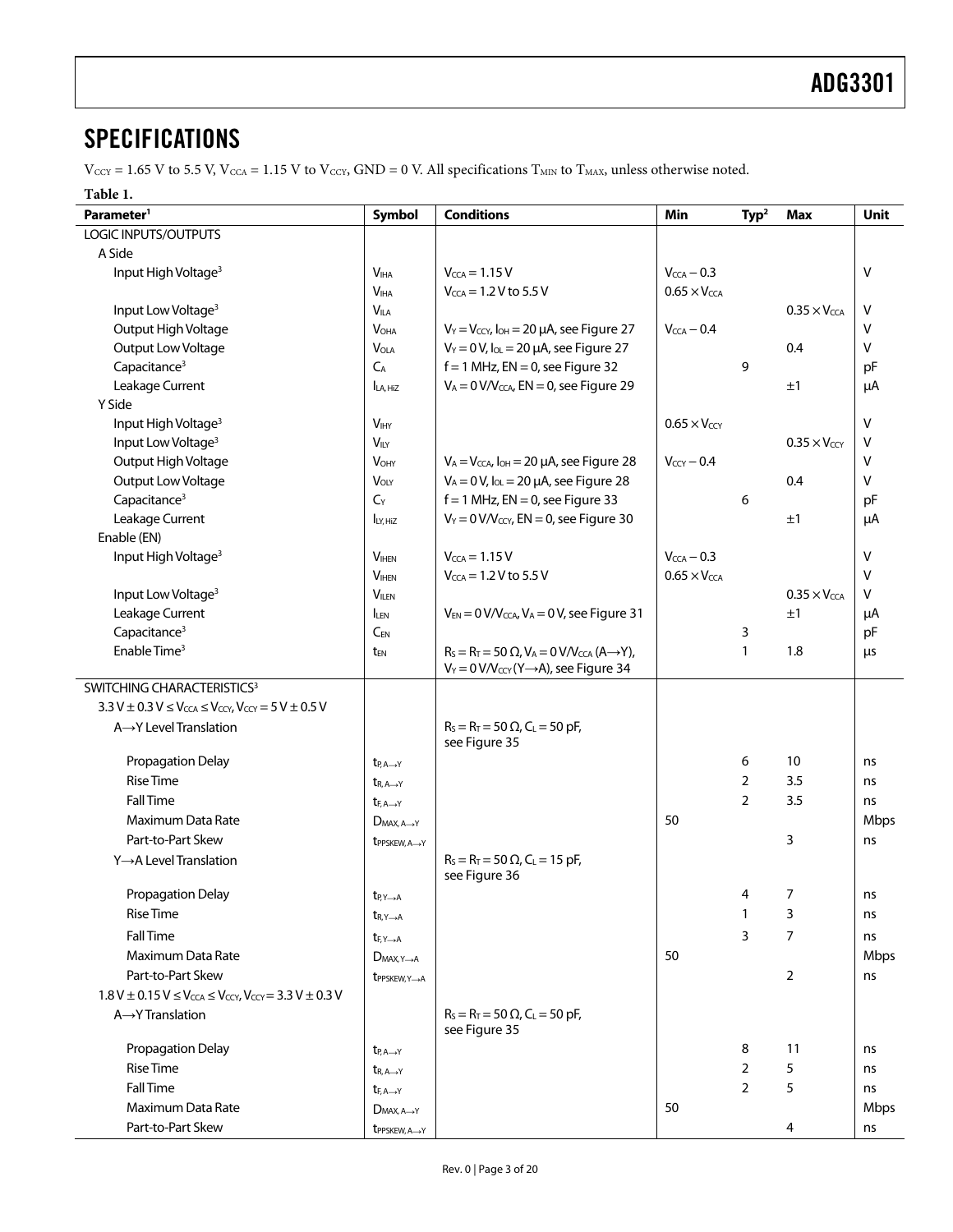| $R_S = R_T = 50 \Omega$ , C <sub>L</sub> = 15 pF,<br>Y→A Translation<br>see Figure 36<br>5<br>Propagation Delay<br>8<br>ns<br>$t_{P,Y\rightarrow A}$<br><b>Rise Time</b><br>$\overline{2}$<br>3.5<br>ns<br>$t_{R, Y \rightarrow A}$<br><b>Fall Time</b><br>2<br>3.5<br>ns<br>$t_{F,Y\rightarrow A}$<br>Maximum Data Rate<br>50<br><b>Mbps</b><br>$D_{MAX.Y\rightarrow A}$<br>Part-to-Part Skew<br>3<br>ns<br>$tpPSKEW, Y \rightarrow A$<br>1.15 V to $1.3$ V $\leq$ V <sub>CCA</sub> $\leq$ V <sub>CCY</sub> , V <sub>CCY</sub> = 3.3 V $\pm$ 0.3 V<br>A→Y Translation<br>$R_S = R_T = 50 \Omega$ , C <sub>L</sub> = 50 pF,<br>see Figure 35<br>Propagation Delay<br>18<br>9<br>ns<br>$t_{P, A \rightarrow Y}$<br><b>Rise Time</b><br>3<br>5<br>ns<br>$t_{R, A \rightarrow Y}$<br><b>Fall Time</b><br>$\overline{2}$<br>5<br>ns<br>$t_{F, A \rightarrow Y}$<br>Maximum Data Rate<br>40<br>Mbps<br>$D_{MAX.A \rightarrow Y}$<br>Part-to-Part Skew<br>10<br>ns<br>t <sub>PPSKEW</sub> , A-Y<br>Y→A Translation<br>$R_S = R_T = 50 \Omega$ , C <sub>L</sub> = 15 pF,<br>see Figure 36<br>5<br>Propagation Delay<br>9<br>ns<br>$t_{P,Y\rightarrow A}$<br><b>Rise Time</b><br>$\overline{2}$<br>4<br>ns<br>$t_{R, Y \rightarrow A}$<br><b>Fall Time</b><br>$\overline{2}$<br>4<br>ns<br>$t_{F,Y\rightarrow A}$<br>Maximum Data Rate<br>40<br>Mbps<br>$D_{MAX,Y\rightarrow A}$<br>Part-to-Part Skew<br>4<br>ns<br>$tpPSKEW, Y \rightarrow A$<br>1.15 V to $1.3 V \le V_{\text{CCA}} \le V_{\text{CCY}}$ , $V_{\text{CCY}} = 1.8 V \pm 0.3 V$<br>$R_S = R_T = 50 \Omega$ , C <sub>L</sub> = 50 pF,<br>$A \rightarrow Y$ Translation<br>see Figure 35<br>Propagation Delay<br>12<br>25<br>ns<br>$t_{P, A \rightarrow Y}$<br><b>Rise Time</b><br>7<br>12<br>ns<br>$t_{R, A \rightarrow Y}$<br><b>Fall Time</b><br>5<br>3<br>ns<br>$t_{F, A \rightarrow Y}$<br>Maximum Data Rate<br>25<br>Mbps<br>$D_{MAX.A \rightarrow Y}$<br>Part-to-Part Skew<br>15<br>ns<br>t <sub>PPSKEW</sub> , A-Y<br>Y→A Translation<br>$R_S = R_T = 50 \Omega$ , C <sub>L</sub> = 15 pF,<br>see Figure 36<br>Propagation Delay<br>14<br>35<br>ns<br>$t_{P,Y\rightarrow A}$<br><b>Rise Time</b><br>5<br>16<br>ns<br>$t_{R, Y \rightarrow A}$<br><b>Fall Time</b><br>2.5<br>6.5<br>ns<br>$t_{F,Y\rightarrow A}$<br>Maximum Data Rate<br>25<br>Mbps<br>$D_{MAX, Y \rightarrow A}$<br>Part-to-Part Skew<br>23.5<br>ns<br>t <sub>PPSKEW, Y-A</sub><br>$2.5 V \pm 0.2 V \leq V_{\text{CCA}} \leq V_{\text{CCY}}$ , $V_{\text{CCY}} = 3.3 V \pm 0.3 V$<br>$R_S = R_T = 50 \Omega$ , C <sub>L</sub> = 50 pF,<br>A→Y Translation<br>see Figure 35<br>Propagation Delay<br>$\overline{7}$<br>10<br>ns<br>$t_{P, A \rightarrow Y}$<br><b>Rise Time</b><br>2.5<br>4<br>$t_{R, A \rightarrow Y}$<br>ns<br><b>Fall Time</b><br>$\overline{2}$<br>5<br>ns<br>$t_{F, A \rightarrow Y}$<br>Maximum Data Rate<br>Mbps<br>60<br>$D_{MAX, A \rightarrow Y}$<br>Part-to-Part Skew<br>4<br>ns<br>t <sub>PPSKEW</sub> , A-Y<br>$R_S = R_T = 50 \Omega$ , C <sub>L</sub> = 15 pF,<br>Y→A Translation<br>see Figure 36<br>5<br>8<br>Propagation Delay<br>ns<br>$t_{P,Y\rightarrow A}$<br><b>Rise Time</b><br>4<br>$\mathbf{1}$<br>$t_{R, Y \rightarrow A}$<br>ns<br><b>Fall Time</b><br>5<br>3<br>ns<br>$t_{F,Y\rightarrow A}$<br>Maximum Data Rate<br>60<br>Mbps<br>$D_{MAX,Y\rightarrow A}$ | Parameter <sup>1</sup> | Symbol                        | <b>Conditions</b> | Min | Type <sup>2</sup> | <b>Max</b> | <b>Unit</b> |
|-------------------------------------------------------------------------------------------------------------------------------------------------------------------------------------------------------------------------------------------------------------------------------------------------------------------------------------------------------------------------------------------------------------------------------------------------------------------------------------------------------------------------------------------------------------------------------------------------------------------------------------------------------------------------------------------------------------------------------------------------------------------------------------------------------------------------------------------------------------------------------------------------------------------------------------------------------------------------------------------------------------------------------------------------------------------------------------------------------------------------------------------------------------------------------------------------------------------------------------------------------------------------------------------------------------------------------------------------------------------------------------------------------------------------------------------------------------------------------------------------------------------------------------------------------------------------------------------------------------------------------------------------------------------------------------------------------------------------------------------------------------------------------------------------------------------------------------------------------------------------------------------------------------------------------------------------------------------------------------------------------------------------------------------------------------------------------------------------------------------------------------------------------------------------------------------------------------------------------------------------------------------------------------------------------------------------------------------------------------------------------------------------------------------------------------------------------------------------------------------------------------------------------------------------------------------------------------------------------------------------------------------------------------------------------------------------------------------------------------------------------------------------------------------------------------------------------------------------------------------------------------------------------------------------------------------------------------------------------------------------------------------------------------------------------------------------------------------------------------------------------------------------------------------------------------------------------------------------------------------------------------------------------------------------------------------------------------|------------------------|-------------------------------|-------------------|-----|-------------------|------------|-------------|
|                                                                                                                                                                                                                                                                                                                                                                                                                                                                                                                                                                                                                                                                                                                                                                                                                                                                                                                                                                                                                                                                                                                                                                                                                                                                                                                                                                                                                                                                                                                                                                                                                                                                                                                                                                                                                                                                                                                                                                                                                                                                                                                                                                                                                                                                                                                                                                                                                                                                                                                                                                                                                                                                                                                                                                                                                                                                                                                                                                                                                                                                                                                                                                                                                                                                                                                                     |                        |                               |                   |     |                   |            |             |
|                                                                                                                                                                                                                                                                                                                                                                                                                                                                                                                                                                                                                                                                                                                                                                                                                                                                                                                                                                                                                                                                                                                                                                                                                                                                                                                                                                                                                                                                                                                                                                                                                                                                                                                                                                                                                                                                                                                                                                                                                                                                                                                                                                                                                                                                                                                                                                                                                                                                                                                                                                                                                                                                                                                                                                                                                                                                                                                                                                                                                                                                                                                                                                                                                                                                                                                                     |                        |                               |                   |     |                   |            |             |
|                                                                                                                                                                                                                                                                                                                                                                                                                                                                                                                                                                                                                                                                                                                                                                                                                                                                                                                                                                                                                                                                                                                                                                                                                                                                                                                                                                                                                                                                                                                                                                                                                                                                                                                                                                                                                                                                                                                                                                                                                                                                                                                                                                                                                                                                                                                                                                                                                                                                                                                                                                                                                                                                                                                                                                                                                                                                                                                                                                                                                                                                                                                                                                                                                                                                                                                                     |                        |                               |                   |     |                   |            |             |
|                                                                                                                                                                                                                                                                                                                                                                                                                                                                                                                                                                                                                                                                                                                                                                                                                                                                                                                                                                                                                                                                                                                                                                                                                                                                                                                                                                                                                                                                                                                                                                                                                                                                                                                                                                                                                                                                                                                                                                                                                                                                                                                                                                                                                                                                                                                                                                                                                                                                                                                                                                                                                                                                                                                                                                                                                                                                                                                                                                                                                                                                                                                                                                                                                                                                                                                                     |                        |                               |                   |     |                   |            |             |
|                                                                                                                                                                                                                                                                                                                                                                                                                                                                                                                                                                                                                                                                                                                                                                                                                                                                                                                                                                                                                                                                                                                                                                                                                                                                                                                                                                                                                                                                                                                                                                                                                                                                                                                                                                                                                                                                                                                                                                                                                                                                                                                                                                                                                                                                                                                                                                                                                                                                                                                                                                                                                                                                                                                                                                                                                                                                                                                                                                                                                                                                                                                                                                                                                                                                                                                                     |                        |                               |                   |     |                   |            |             |
|                                                                                                                                                                                                                                                                                                                                                                                                                                                                                                                                                                                                                                                                                                                                                                                                                                                                                                                                                                                                                                                                                                                                                                                                                                                                                                                                                                                                                                                                                                                                                                                                                                                                                                                                                                                                                                                                                                                                                                                                                                                                                                                                                                                                                                                                                                                                                                                                                                                                                                                                                                                                                                                                                                                                                                                                                                                                                                                                                                                                                                                                                                                                                                                                                                                                                                                                     |                        |                               |                   |     |                   |            |             |
|                                                                                                                                                                                                                                                                                                                                                                                                                                                                                                                                                                                                                                                                                                                                                                                                                                                                                                                                                                                                                                                                                                                                                                                                                                                                                                                                                                                                                                                                                                                                                                                                                                                                                                                                                                                                                                                                                                                                                                                                                                                                                                                                                                                                                                                                                                                                                                                                                                                                                                                                                                                                                                                                                                                                                                                                                                                                                                                                                                                                                                                                                                                                                                                                                                                                                                                                     |                        |                               |                   |     |                   |            |             |
|                                                                                                                                                                                                                                                                                                                                                                                                                                                                                                                                                                                                                                                                                                                                                                                                                                                                                                                                                                                                                                                                                                                                                                                                                                                                                                                                                                                                                                                                                                                                                                                                                                                                                                                                                                                                                                                                                                                                                                                                                                                                                                                                                                                                                                                                                                                                                                                                                                                                                                                                                                                                                                                                                                                                                                                                                                                                                                                                                                                                                                                                                                                                                                                                                                                                                                                                     |                        |                               |                   |     |                   |            |             |
|                                                                                                                                                                                                                                                                                                                                                                                                                                                                                                                                                                                                                                                                                                                                                                                                                                                                                                                                                                                                                                                                                                                                                                                                                                                                                                                                                                                                                                                                                                                                                                                                                                                                                                                                                                                                                                                                                                                                                                                                                                                                                                                                                                                                                                                                                                                                                                                                                                                                                                                                                                                                                                                                                                                                                                                                                                                                                                                                                                                                                                                                                                                                                                                                                                                                                                                                     |                        |                               |                   |     |                   |            |             |
|                                                                                                                                                                                                                                                                                                                                                                                                                                                                                                                                                                                                                                                                                                                                                                                                                                                                                                                                                                                                                                                                                                                                                                                                                                                                                                                                                                                                                                                                                                                                                                                                                                                                                                                                                                                                                                                                                                                                                                                                                                                                                                                                                                                                                                                                                                                                                                                                                                                                                                                                                                                                                                                                                                                                                                                                                                                                                                                                                                                                                                                                                                                                                                                                                                                                                                                                     |                        |                               |                   |     |                   |            |             |
|                                                                                                                                                                                                                                                                                                                                                                                                                                                                                                                                                                                                                                                                                                                                                                                                                                                                                                                                                                                                                                                                                                                                                                                                                                                                                                                                                                                                                                                                                                                                                                                                                                                                                                                                                                                                                                                                                                                                                                                                                                                                                                                                                                                                                                                                                                                                                                                                                                                                                                                                                                                                                                                                                                                                                                                                                                                                                                                                                                                                                                                                                                                                                                                                                                                                                                                                     |                        |                               |                   |     |                   |            |             |
|                                                                                                                                                                                                                                                                                                                                                                                                                                                                                                                                                                                                                                                                                                                                                                                                                                                                                                                                                                                                                                                                                                                                                                                                                                                                                                                                                                                                                                                                                                                                                                                                                                                                                                                                                                                                                                                                                                                                                                                                                                                                                                                                                                                                                                                                                                                                                                                                                                                                                                                                                                                                                                                                                                                                                                                                                                                                                                                                                                                                                                                                                                                                                                                                                                                                                                                                     |                        |                               |                   |     |                   |            |             |
|                                                                                                                                                                                                                                                                                                                                                                                                                                                                                                                                                                                                                                                                                                                                                                                                                                                                                                                                                                                                                                                                                                                                                                                                                                                                                                                                                                                                                                                                                                                                                                                                                                                                                                                                                                                                                                                                                                                                                                                                                                                                                                                                                                                                                                                                                                                                                                                                                                                                                                                                                                                                                                                                                                                                                                                                                                                                                                                                                                                                                                                                                                                                                                                                                                                                                                                                     |                        |                               |                   |     |                   |            |             |
|                                                                                                                                                                                                                                                                                                                                                                                                                                                                                                                                                                                                                                                                                                                                                                                                                                                                                                                                                                                                                                                                                                                                                                                                                                                                                                                                                                                                                                                                                                                                                                                                                                                                                                                                                                                                                                                                                                                                                                                                                                                                                                                                                                                                                                                                                                                                                                                                                                                                                                                                                                                                                                                                                                                                                                                                                                                                                                                                                                                                                                                                                                                                                                                                                                                                                                                                     |                        |                               |                   |     |                   |            |             |
|                                                                                                                                                                                                                                                                                                                                                                                                                                                                                                                                                                                                                                                                                                                                                                                                                                                                                                                                                                                                                                                                                                                                                                                                                                                                                                                                                                                                                                                                                                                                                                                                                                                                                                                                                                                                                                                                                                                                                                                                                                                                                                                                                                                                                                                                                                                                                                                                                                                                                                                                                                                                                                                                                                                                                                                                                                                                                                                                                                                                                                                                                                                                                                                                                                                                                                                                     |                        |                               |                   |     |                   |            |             |
|                                                                                                                                                                                                                                                                                                                                                                                                                                                                                                                                                                                                                                                                                                                                                                                                                                                                                                                                                                                                                                                                                                                                                                                                                                                                                                                                                                                                                                                                                                                                                                                                                                                                                                                                                                                                                                                                                                                                                                                                                                                                                                                                                                                                                                                                                                                                                                                                                                                                                                                                                                                                                                                                                                                                                                                                                                                                                                                                                                                                                                                                                                                                                                                                                                                                                                                                     |                        |                               |                   |     |                   |            |             |
|                                                                                                                                                                                                                                                                                                                                                                                                                                                                                                                                                                                                                                                                                                                                                                                                                                                                                                                                                                                                                                                                                                                                                                                                                                                                                                                                                                                                                                                                                                                                                                                                                                                                                                                                                                                                                                                                                                                                                                                                                                                                                                                                                                                                                                                                                                                                                                                                                                                                                                                                                                                                                                                                                                                                                                                                                                                                                                                                                                                                                                                                                                                                                                                                                                                                                                                                     |                        |                               |                   |     |                   |            |             |
|                                                                                                                                                                                                                                                                                                                                                                                                                                                                                                                                                                                                                                                                                                                                                                                                                                                                                                                                                                                                                                                                                                                                                                                                                                                                                                                                                                                                                                                                                                                                                                                                                                                                                                                                                                                                                                                                                                                                                                                                                                                                                                                                                                                                                                                                                                                                                                                                                                                                                                                                                                                                                                                                                                                                                                                                                                                                                                                                                                                                                                                                                                                                                                                                                                                                                                                                     |                        |                               |                   |     |                   |            |             |
|                                                                                                                                                                                                                                                                                                                                                                                                                                                                                                                                                                                                                                                                                                                                                                                                                                                                                                                                                                                                                                                                                                                                                                                                                                                                                                                                                                                                                                                                                                                                                                                                                                                                                                                                                                                                                                                                                                                                                                                                                                                                                                                                                                                                                                                                                                                                                                                                                                                                                                                                                                                                                                                                                                                                                                                                                                                                                                                                                                                                                                                                                                                                                                                                                                                                                                                                     |                        |                               |                   |     |                   |            |             |
|                                                                                                                                                                                                                                                                                                                                                                                                                                                                                                                                                                                                                                                                                                                                                                                                                                                                                                                                                                                                                                                                                                                                                                                                                                                                                                                                                                                                                                                                                                                                                                                                                                                                                                                                                                                                                                                                                                                                                                                                                                                                                                                                                                                                                                                                                                                                                                                                                                                                                                                                                                                                                                                                                                                                                                                                                                                                                                                                                                                                                                                                                                                                                                                                                                                                                                                                     |                        |                               |                   |     |                   |            |             |
|                                                                                                                                                                                                                                                                                                                                                                                                                                                                                                                                                                                                                                                                                                                                                                                                                                                                                                                                                                                                                                                                                                                                                                                                                                                                                                                                                                                                                                                                                                                                                                                                                                                                                                                                                                                                                                                                                                                                                                                                                                                                                                                                                                                                                                                                                                                                                                                                                                                                                                                                                                                                                                                                                                                                                                                                                                                                                                                                                                                                                                                                                                                                                                                                                                                                                                                                     |                        |                               |                   |     |                   |            |             |
|                                                                                                                                                                                                                                                                                                                                                                                                                                                                                                                                                                                                                                                                                                                                                                                                                                                                                                                                                                                                                                                                                                                                                                                                                                                                                                                                                                                                                                                                                                                                                                                                                                                                                                                                                                                                                                                                                                                                                                                                                                                                                                                                                                                                                                                                                                                                                                                                                                                                                                                                                                                                                                                                                                                                                                                                                                                                                                                                                                                                                                                                                                                                                                                                                                                                                                                                     |                        |                               |                   |     |                   |            |             |
|                                                                                                                                                                                                                                                                                                                                                                                                                                                                                                                                                                                                                                                                                                                                                                                                                                                                                                                                                                                                                                                                                                                                                                                                                                                                                                                                                                                                                                                                                                                                                                                                                                                                                                                                                                                                                                                                                                                                                                                                                                                                                                                                                                                                                                                                                                                                                                                                                                                                                                                                                                                                                                                                                                                                                                                                                                                                                                                                                                                                                                                                                                                                                                                                                                                                                                                                     |                        |                               |                   |     |                   |            |             |
|                                                                                                                                                                                                                                                                                                                                                                                                                                                                                                                                                                                                                                                                                                                                                                                                                                                                                                                                                                                                                                                                                                                                                                                                                                                                                                                                                                                                                                                                                                                                                                                                                                                                                                                                                                                                                                                                                                                                                                                                                                                                                                                                                                                                                                                                                                                                                                                                                                                                                                                                                                                                                                                                                                                                                                                                                                                                                                                                                                                                                                                                                                                                                                                                                                                                                                                                     |                        |                               |                   |     |                   |            |             |
|                                                                                                                                                                                                                                                                                                                                                                                                                                                                                                                                                                                                                                                                                                                                                                                                                                                                                                                                                                                                                                                                                                                                                                                                                                                                                                                                                                                                                                                                                                                                                                                                                                                                                                                                                                                                                                                                                                                                                                                                                                                                                                                                                                                                                                                                                                                                                                                                                                                                                                                                                                                                                                                                                                                                                                                                                                                                                                                                                                                                                                                                                                                                                                                                                                                                                                                                     |                        |                               |                   |     |                   |            |             |
|                                                                                                                                                                                                                                                                                                                                                                                                                                                                                                                                                                                                                                                                                                                                                                                                                                                                                                                                                                                                                                                                                                                                                                                                                                                                                                                                                                                                                                                                                                                                                                                                                                                                                                                                                                                                                                                                                                                                                                                                                                                                                                                                                                                                                                                                                                                                                                                                                                                                                                                                                                                                                                                                                                                                                                                                                                                                                                                                                                                                                                                                                                                                                                                                                                                                                                                                     |                        |                               |                   |     |                   |            |             |
|                                                                                                                                                                                                                                                                                                                                                                                                                                                                                                                                                                                                                                                                                                                                                                                                                                                                                                                                                                                                                                                                                                                                                                                                                                                                                                                                                                                                                                                                                                                                                                                                                                                                                                                                                                                                                                                                                                                                                                                                                                                                                                                                                                                                                                                                                                                                                                                                                                                                                                                                                                                                                                                                                                                                                                                                                                                                                                                                                                                                                                                                                                                                                                                                                                                                                                                                     |                        |                               |                   |     |                   |            |             |
|                                                                                                                                                                                                                                                                                                                                                                                                                                                                                                                                                                                                                                                                                                                                                                                                                                                                                                                                                                                                                                                                                                                                                                                                                                                                                                                                                                                                                                                                                                                                                                                                                                                                                                                                                                                                                                                                                                                                                                                                                                                                                                                                                                                                                                                                                                                                                                                                                                                                                                                                                                                                                                                                                                                                                                                                                                                                                                                                                                                                                                                                                                                                                                                                                                                                                                                                     |                        |                               |                   |     |                   |            |             |
|                                                                                                                                                                                                                                                                                                                                                                                                                                                                                                                                                                                                                                                                                                                                                                                                                                                                                                                                                                                                                                                                                                                                                                                                                                                                                                                                                                                                                                                                                                                                                                                                                                                                                                                                                                                                                                                                                                                                                                                                                                                                                                                                                                                                                                                                                                                                                                                                                                                                                                                                                                                                                                                                                                                                                                                                                                                                                                                                                                                                                                                                                                                                                                                                                                                                                                                                     |                        |                               |                   |     |                   |            |             |
|                                                                                                                                                                                                                                                                                                                                                                                                                                                                                                                                                                                                                                                                                                                                                                                                                                                                                                                                                                                                                                                                                                                                                                                                                                                                                                                                                                                                                                                                                                                                                                                                                                                                                                                                                                                                                                                                                                                                                                                                                                                                                                                                                                                                                                                                                                                                                                                                                                                                                                                                                                                                                                                                                                                                                                                                                                                                                                                                                                                                                                                                                                                                                                                                                                                                                                                                     |                        |                               |                   |     |                   |            |             |
|                                                                                                                                                                                                                                                                                                                                                                                                                                                                                                                                                                                                                                                                                                                                                                                                                                                                                                                                                                                                                                                                                                                                                                                                                                                                                                                                                                                                                                                                                                                                                                                                                                                                                                                                                                                                                                                                                                                                                                                                                                                                                                                                                                                                                                                                                                                                                                                                                                                                                                                                                                                                                                                                                                                                                                                                                                                                                                                                                                                                                                                                                                                                                                                                                                                                                                                                     |                        |                               |                   |     |                   |            |             |
|                                                                                                                                                                                                                                                                                                                                                                                                                                                                                                                                                                                                                                                                                                                                                                                                                                                                                                                                                                                                                                                                                                                                                                                                                                                                                                                                                                                                                                                                                                                                                                                                                                                                                                                                                                                                                                                                                                                                                                                                                                                                                                                                                                                                                                                                                                                                                                                                                                                                                                                                                                                                                                                                                                                                                                                                                                                                                                                                                                                                                                                                                                                                                                                                                                                                                                                                     |                        |                               |                   |     |                   |            |             |
|                                                                                                                                                                                                                                                                                                                                                                                                                                                                                                                                                                                                                                                                                                                                                                                                                                                                                                                                                                                                                                                                                                                                                                                                                                                                                                                                                                                                                                                                                                                                                                                                                                                                                                                                                                                                                                                                                                                                                                                                                                                                                                                                                                                                                                                                                                                                                                                                                                                                                                                                                                                                                                                                                                                                                                                                                                                                                                                                                                                                                                                                                                                                                                                                                                                                                                                                     |                        |                               |                   |     |                   |            |             |
|                                                                                                                                                                                                                                                                                                                                                                                                                                                                                                                                                                                                                                                                                                                                                                                                                                                                                                                                                                                                                                                                                                                                                                                                                                                                                                                                                                                                                                                                                                                                                                                                                                                                                                                                                                                                                                                                                                                                                                                                                                                                                                                                                                                                                                                                                                                                                                                                                                                                                                                                                                                                                                                                                                                                                                                                                                                                                                                                                                                                                                                                                                                                                                                                                                                                                                                                     |                        |                               |                   |     |                   |            |             |
|                                                                                                                                                                                                                                                                                                                                                                                                                                                                                                                                                                                                                                                                                                                                                                                                                                                                                                                                                                                                                                                                                                                                                                                                                                                                                                                                                                                                                                                                                                                                                                                                                                                                                                                                                                                                                                                                                                                                                                                                                                                                                                                                                                                                                                                                                                                                                                                                                                                                                                                                                                                                                                                                                                                                                                                                                                                                                                                                                                                                                                                                                                                                                                                                                                                                                                                                     |                        |                               |                   |     |                   |            |             |
|                                                                                                                                                                                                                                                                                                                                                                                                                                                                                                                                                                                                                                                                                                                                                                                                                                                                                                                                                                                                                                                                                                                                                                                                                                                                                                                                                                                                                                                                                                                                                                                                                                                                                                                                                                                                                                                                                                                                                                                                                                                                                                                                                                                                                                                                                                                                                                                                                                                                                                                                                                                                                                                                                                                                                                                                                                                                                                                                                                                                                                                                                                                                                                                                                                                                                                                                     |                        |                               |                   |     |                   |            |             |
|                                                                                                                                                                                                                                                                                                                                                                                                                                                                                                                                                                                                                                                                                                                                                                                                                                                                                                                                                                                                                                                                                                                                                                                                                                                                                                                                                                                                                                                                                                                                                                                                                                                                                                                                                                                                                                                                                                                                                                                                                                                                                                                                                                                                                                                                                                                                                                                                                                                                                                                                                                                                                                                                                                                                                                                                                                                                                                                                                                                                                                                                                                                                                                                                                                                                                                                                     |                        |                               |                   |     |                   |            |             |
|                                                                                                                                                                                                                                                                                                                                                                                                                                                                                                                                                                                                                                                                                                                                                                                                                                                                                                                                                                                                                                                                                                                                                                                                                                                                                                                                                                                                                                                                                                                                                                                                                                                                                                                                                                                                                                                                                                                                                                                                                                                                                                                                                                                                                                                                                                                                                                                                                                                                                                                                                                                                                                                                                                                                                                                                                                                                                                                                                                                                                                                                                                                                                                                                                                                                                                                                     |                        |                               |                   |     |                   |            |             |
|                                                                                                                                                                                                                                                                                                                                                                                                                                                                                                                                                                                                                                                                                                                                                                                                                                                                                                                                                                                                                                                                                                                                                                                                                                                                                                                                                                                                                                                                                                                                                                                                                                                                                                                                                                                                                                                                                                                                                                                                                                                                                                                                                                                                                                                                                                                                                                                                                                                                                                                                                                                                                                                                                                                                                                                                                                                                                                                                                                                                                                                                                                                                                                                                                                                                                                                                     |                        |                               |                   |     |                   |            |             |
|                                                                                                                                                                                                                                                                                                                                                                                                                                                                                                                                                                                                                                                                                                                                                                                                                                                                                                                                                                                                                                                                                                                                                                                                                                                                                                                                                                                                                                                                                                                                                                                                                                                                                                                                                                                                                                                                                                                                                                                                                                                                                                                                                                                                                                                                                                                                                                                                                                                                                                                                                                                                                                                                                                                                                                                                                                                                                                                                                                                                                                                                                                                                                                                                                                                                                                                                     |                        |                               |                   |     |                   |            |             |
|                                                                                                                                                                                                                                                                                                                                                                                                                                                                                                                                                                                                                                                                                                                                                                                                                                                                                                                                                                                                                                                                                                                                                                                                                                                                                                                                                                                                                                                                                                                                                                                                                                                                                                                                                                                                                                                                                                                                                                                                                                                                                                                                                                                                                                                                                                                                                                                                                                                                                                                                                                                                                                                                                                                                                                                                                                                                                                                                                                                                                                                                                                                                                                                                                                                                                                                                     |                        |                               |                   |     |                   |            |             |
|                                                                                                                                                                                                                                                                                                                                                                                                                                                                                                                                                                                                                                                                                                                                                                                                                                                                                                                                                                                                                                                                                                                                                                                                                                                                                                                                                                                                                                                                                                                                                                                                                                                                                                                                                                                                                                                                                                                                                                                                                                                                                                                                                                                                                                                                                                                                                                                                                                                                                                                                                                                                                                                                                                                                                                                                                                                                                                                                                                                                                                                                                                                                                                                                                                                                                                                                     |                        |                               |                   |     |                   |            |             |
|                                                                                                                                                                                                                                                                                                                                                                                                                                                                                                                                                                                                                                                                                                                                                                                                                                                                                                                                                                                                                                                                                                                                                                                                                                                                                                                                                                                                                                                                                                                                                                                                                                                                                                                                                                                                                                                                                                                                                                                                                                                                                                                                                                                                                                                                                                                                                                                                                                                                                                                                                                                                                                                                                                                                                                                                                                                                                                                                                                                                                                                                                                                                                                                                                                                                                                                                     |                        |                               |                   |     |                   |            |             |
|                                                                                                                                                                                                                                                                                                                                                                                                                                                                                                                                                                                                                                                                                                                                                                                                                                                                                                                                                                                                                                                                                                                                                                                                                                                                                                                                                                                                                                                                                                                                                                                                                                                                                                                                                                                                                                                                                                                                                                                                                                                                                                                                                                                                                                                                                                                                                                                                                                                                                                                                                                                                                                                                                                                                                                                                                                                                                                                                                                                                                                                                                                                                                                                                                                                                                                                                     |                        |                               |                   |     |                   |            |             |
|                                                                                                                                                                                                                                                                                                                                                                                                                                                                                                                                                                                                                                                                                                                                                                                                                                                                                                                                                                                                                                                                                                                                                                                                                                                                                                                                                                                                                                                                                                                                                                                                                                                                                                                                                                                                                                                                                                                                                                                                                                                                                                                                                                                                                                                                                                                                                                                                                                                                                                                                                                                                                                                                                                                                                                                                                                                                                                                                                                                                                                                                                                                                                                                                                                                                                                                                     |                        |                               |                   |     |                   |            |             |
|                                                                                                                                                                                                                                                                                                                                                                                                                                                                                                                                                                                                                                                                                                                                                                                                                                                                                                                                                                                                                                                                                                                                                                                                                                                                                                                                                                                                                                                                                                                                                                                                                                                                                                                                                                                                                                                                                                                                                                                                                                                                                                                                                                                                                                                                                                                                                                                                                                                                                                                                                                                                                                                                                                                                                                                                                                                                                                                                                                                                                                                                                                                                                                                                                                                                                                                                     | Part-to-Part Skew      | $t_{PPSKEW, Y \rightarrow A}$ |                   |     |                   | 3          | ns          |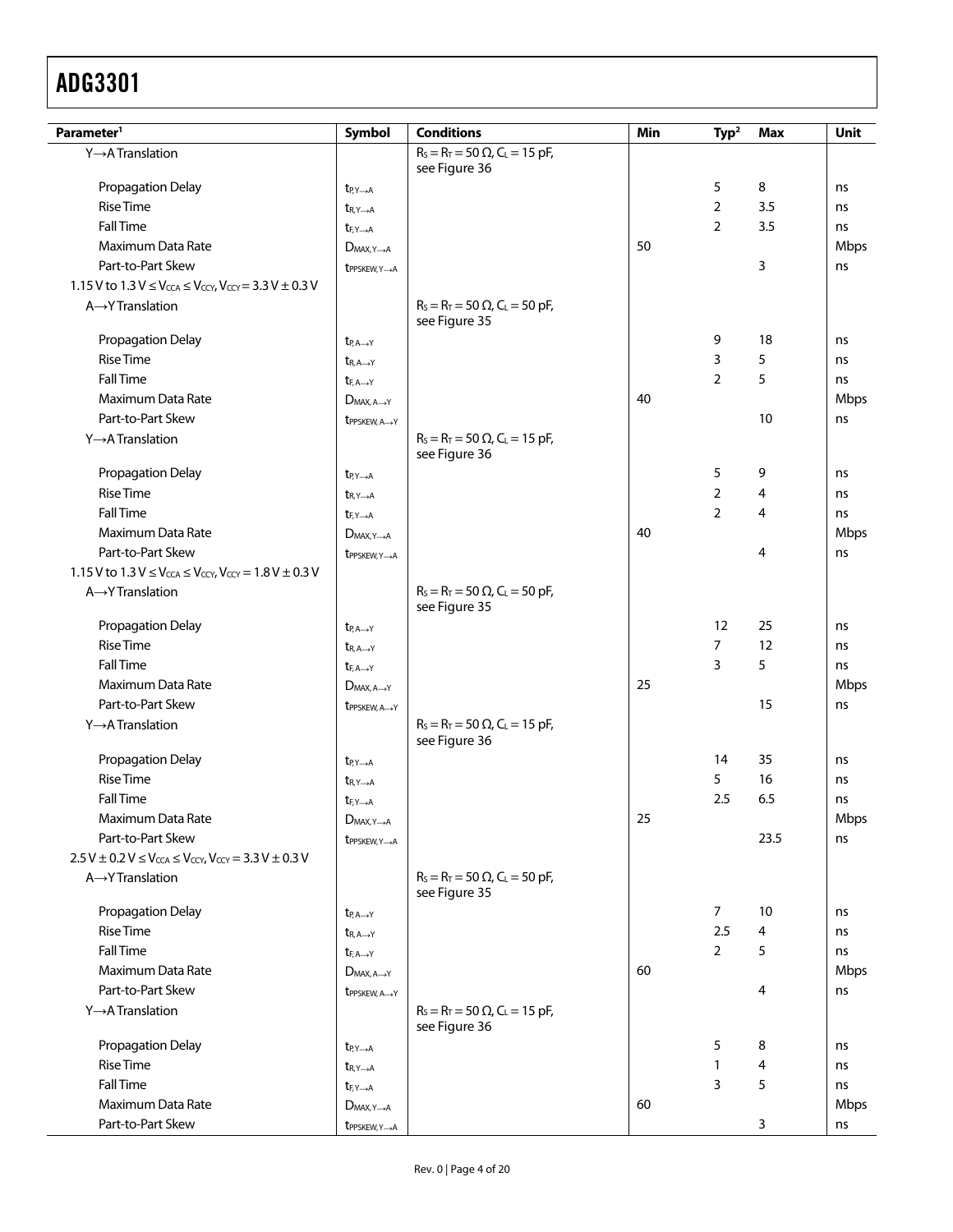| Parameter <sup>1</sup>                | <b>Symbol</b>           | <b>Conditions</b>                                                                                     | <b>Min</b> | Typ <sup>2</sup> | Max | <b>Unit</b> |
|---------------------------------------|-------------------------|-------------------------------------------------------------------------------------------------------|------------|------------------|-----|-------------|
| POWER REQUIREMENTS                    |                         |                                                                                                       |            |                  |     |             |
| Power Supply Voltages                 | <b>V</b> <sub>CCA</sub> | $V_{CCA} \leq V_{CCY}$                                                                                | 1.15       |                  | 5.5 | ٧           |
|                                       | V <sub>CCY</sub>        |                                                                                                       | 1.65       |                  | 5.5 | ١           |
| Quiescent Power Supply Current        | <b>ICCA</b>             | $V_A = 0 V/V_{CCA}$ , $V_Y = 0 V/V_{CCY}$ ,<br>$V_{CCA} = V_{CCY} = 5.5 V$ , EN = 1                   |            | 0.17             | 5   | μA          |
|                                       | Iccy                    | $V_A = 0$ V/V <sub>CCA</sub> , $V_Y = 0$ V/V <sub>CCY</sub> ,<br>$V_{CCA} = V_{CCY} = 5.5 V$ , EN = 1 |            | 0.27             | 5   | μA          |
| Three-State Mode Power Supply Current | <b>HiZA</b>             | $V_{CCA} = V_{CCY} = 5.5 V$ , EN = 0                                                                  |            | 0.1              | 5   | μA          |
|                                       | <b>HiZY</b>             | $V_{CCA} = V_{CCY} = 5.5 V$ . EN $= 0$                                                                |            | 0.1              | 5   | μA          |

<span id="page-4-0"></span>1 Temperature range for the B version is −40°C to +85°C. 2

 $^2$  All typical values are at T $_{\rm A}$  = 25°C, unless otherwise noted.<br><sup>3</sup> Guaranteed by design, not subject to production test.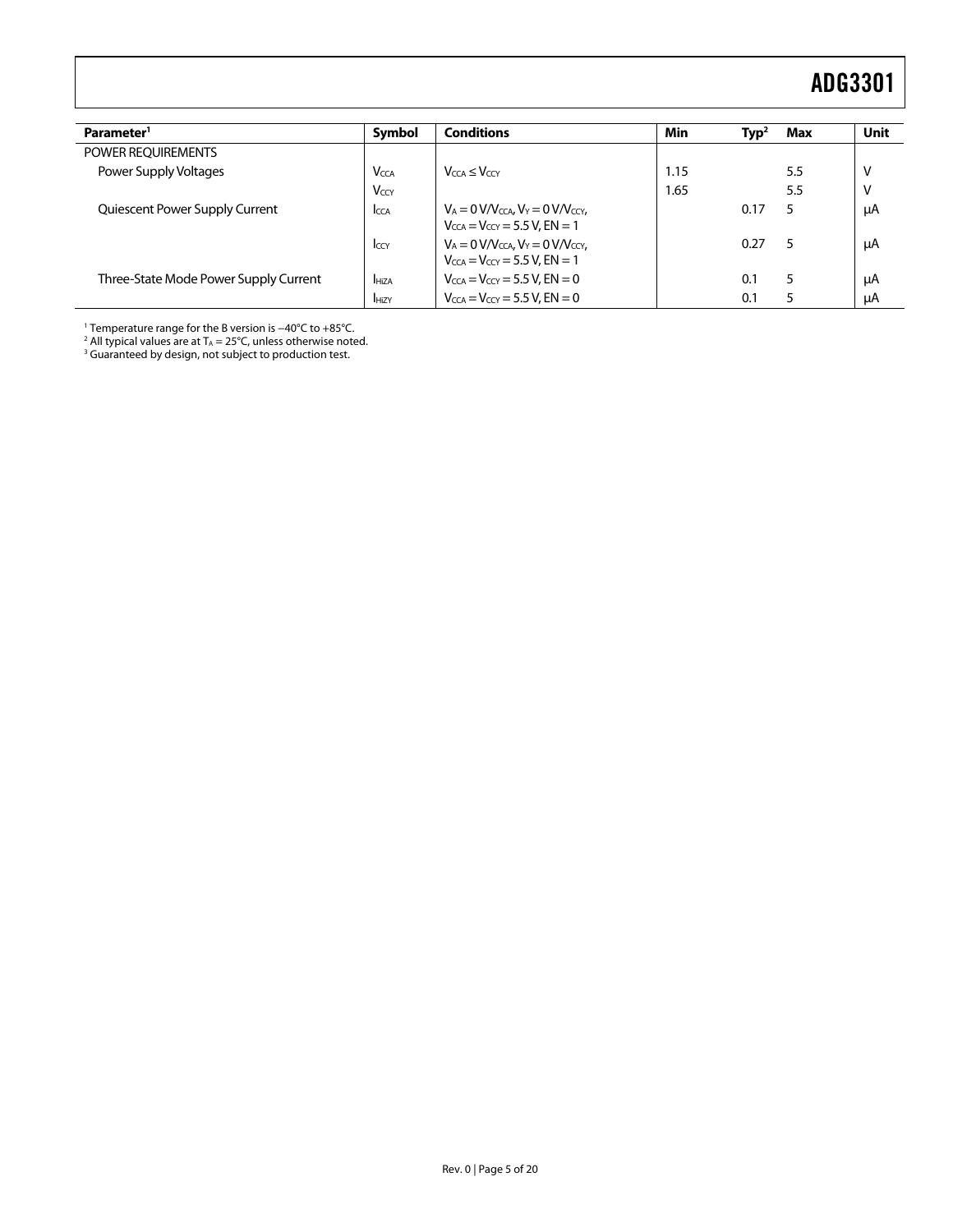### <span id="page-5-1"></span><span id="page-5-0"></span>ABSOLUTE MAXIMUM RATINGS

 $T_A = 25$ °C, unless otherwise noted.

#### **Table 2.**

| Parameter                                       | Rating                               |
|-------------------------------------------------|--------------------------------------|
| Veca to GND                                     | $-0.3 V$ to $+7V$                    |
| Vccy to GND                                     | $V_{CCA}$ to $+7$ V                  |
| Digital Inputs (A)                              | $-0.3$ V to V <sub>CCA</sub> + 0.3 V |
| Digital Inputs (Y)                              | $-0.3$ V to V <sub>CCY</sub> + 0.3 V |
| <b>FN</b> to GND                                | $-0.3$ V to $+7$ V                   |
| <b>Operating Temperature Range</b>              |                                      |
| Industrial (B Version)                          | $-40^{\circ}$ C to $+85^{\circ}$ C   |
| Storage Temperature Range                       | $-65^{\circ}$ C to $+150^{\circ}$ C  |
| Junction Temperature                            | $150^{\circ}$ C                      |
| $\theta_{JA}$ Thermal Impedance (4-Layer Board) |                                      |
| $6$ -Lead SC70                                  | 494.1°C/W                            |
| Lead Temperature, Soldering (10 sec)            | $300^{\circ}$ C                      |
| IR Reflow, Peak Temperature (< 20 sec)          | $260(+0/-5)$ °C                      |

Stresses above those listed under Absolute Maximum Ratings may cause permanent damage to the device. This is a stress rating only; functional operation of the device at these or any other conditions above those listed in the operational sections of this specification is not implied. Exposure to absolute maximum rating conditions for extended periods may affect device reliability.

Only one absolute maximum rating may be applied at any one time.

#### **ESD CAUTION**

ESD (electrostatic discharge) sensitive device. Electrostatic charges as high as 4000 V readily accumulate on the human body and test equipment and can discharge without detection. Although this product features proprietary ESD protection circuitry, permanent damage may occur on devices subjected to high energy electrostatic discharges. Therefore, proper ESD precautions are recommended to avoid performance degradation or loss of functionality.

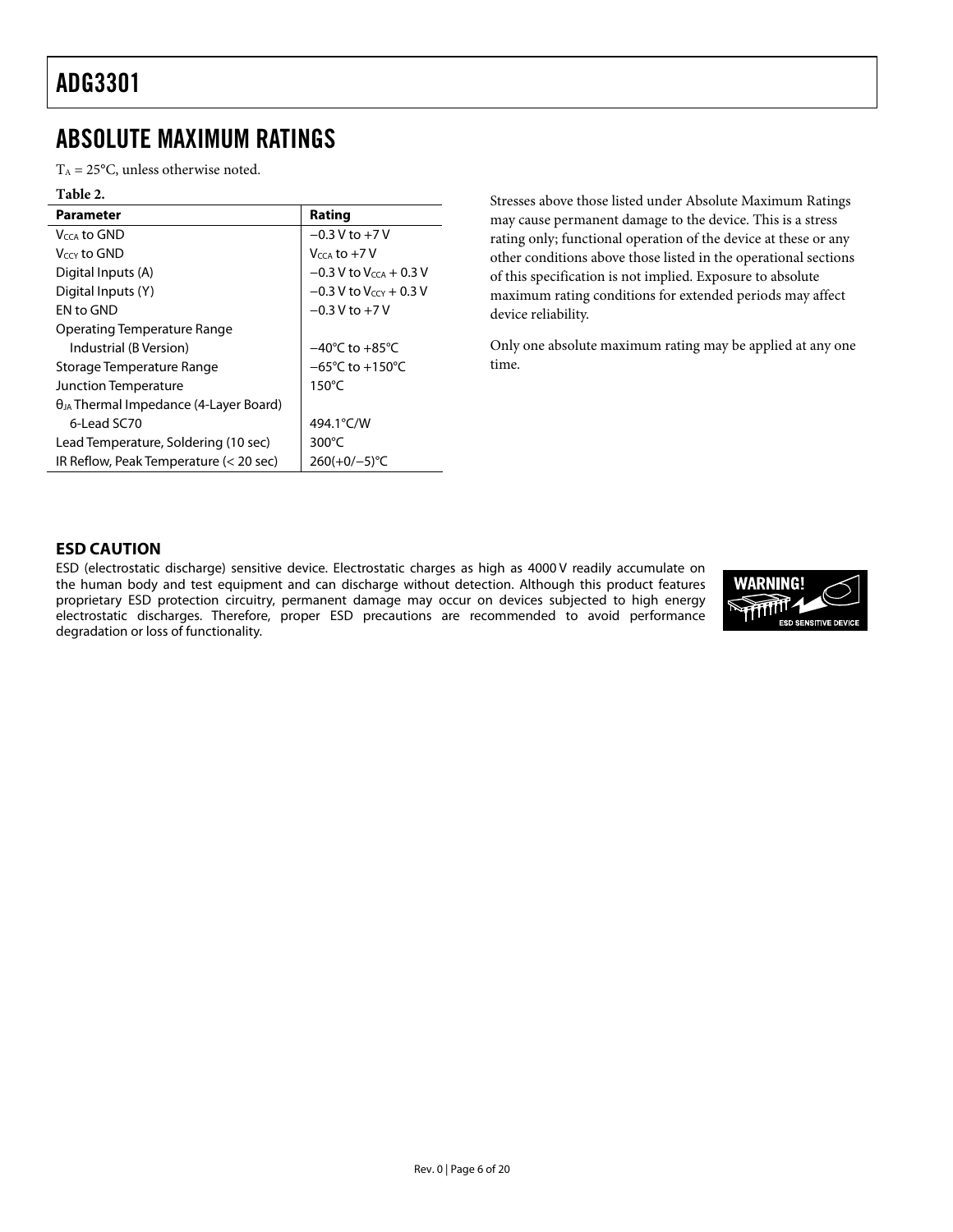## <span id="page-6-0"></span>PIN CONFIGURATION AND FUNCTION DESCRIPTIONS



Figure 2. Pin Configuration

#### **Table 3. Pin Function Descriptions**

| Pin No. | Mnemonic                | <b>Description</b>                                                                                      |
|---------|-------------------------|---------------------------------------------------------------------------------------------------------|
|         | <b>V</b> <sub>CCA</sub> | Power Supply Voltage Input for the A I/O Pin (1.15 V $\leq$ V <sub>CCA</sub> $\leq$ V <sub>CCY</sub> ). |
|         | $\overline{A}$          | Input/Output A. Referenced to V <sub>CCA</sub> .                                                        |
|         | <b>GND</b>              | Ground (0 V).                                                                                           |
|         | EN                      | Active High Enable Input.                                                                               |
|         |                         | Input/Output Y. Referenced to $V_{ccY}$ .                                                               |
| 6       | <b>V</b> <sub>CCY</sub> | Power Supply Voltage Input for the Y I/O Pin (1.65 $V \leq V_{CCY} \leq 5.5V$ ).                        |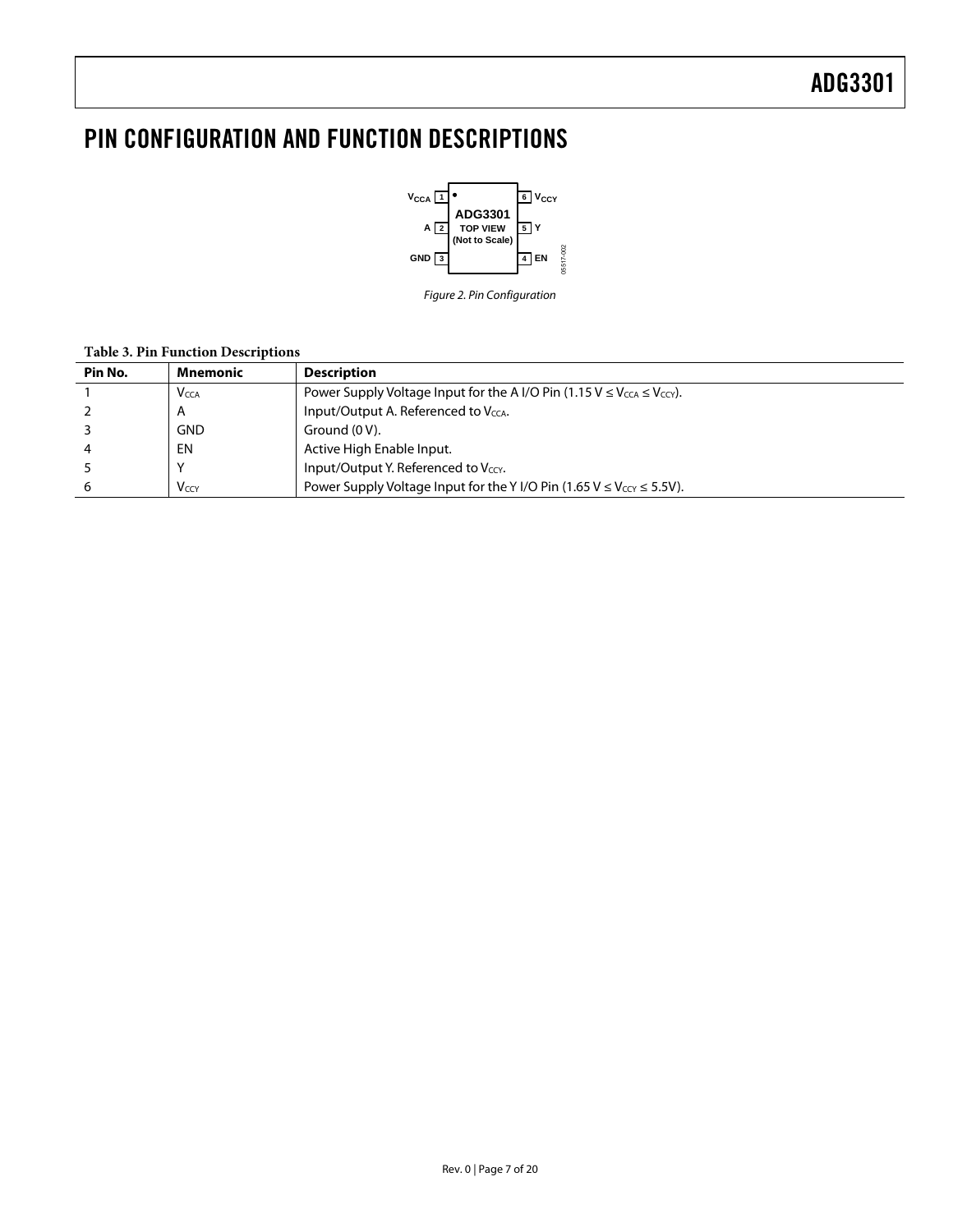### <span id="page-7-0"></span>TYPICAL PERFORMANCE CHARACTERISTICS



Figure 3. ICCA vs. Data Rate (A*→*Y Level Translation)



Figure 4. I<sub>CCY</sub> vs. Data Rate (A→Y Level Translation)



Figure 5. I<sub>CCA</sub> vs. Data Rate (Y→A Level Translation)



Figure 6. I<sub>CCY</sub> vs. Data Rate (Y→A Level Translation)



Figure 7. ICCY vs. Capacitive Load at Pin Y for A*→*Y (1.2 V*→*1.8 V) Level Translation



Figure 8. ICCA vs. Capacitive Load at Pin A for Y*→*A (1.8 V*→*1.2 V) Level Translation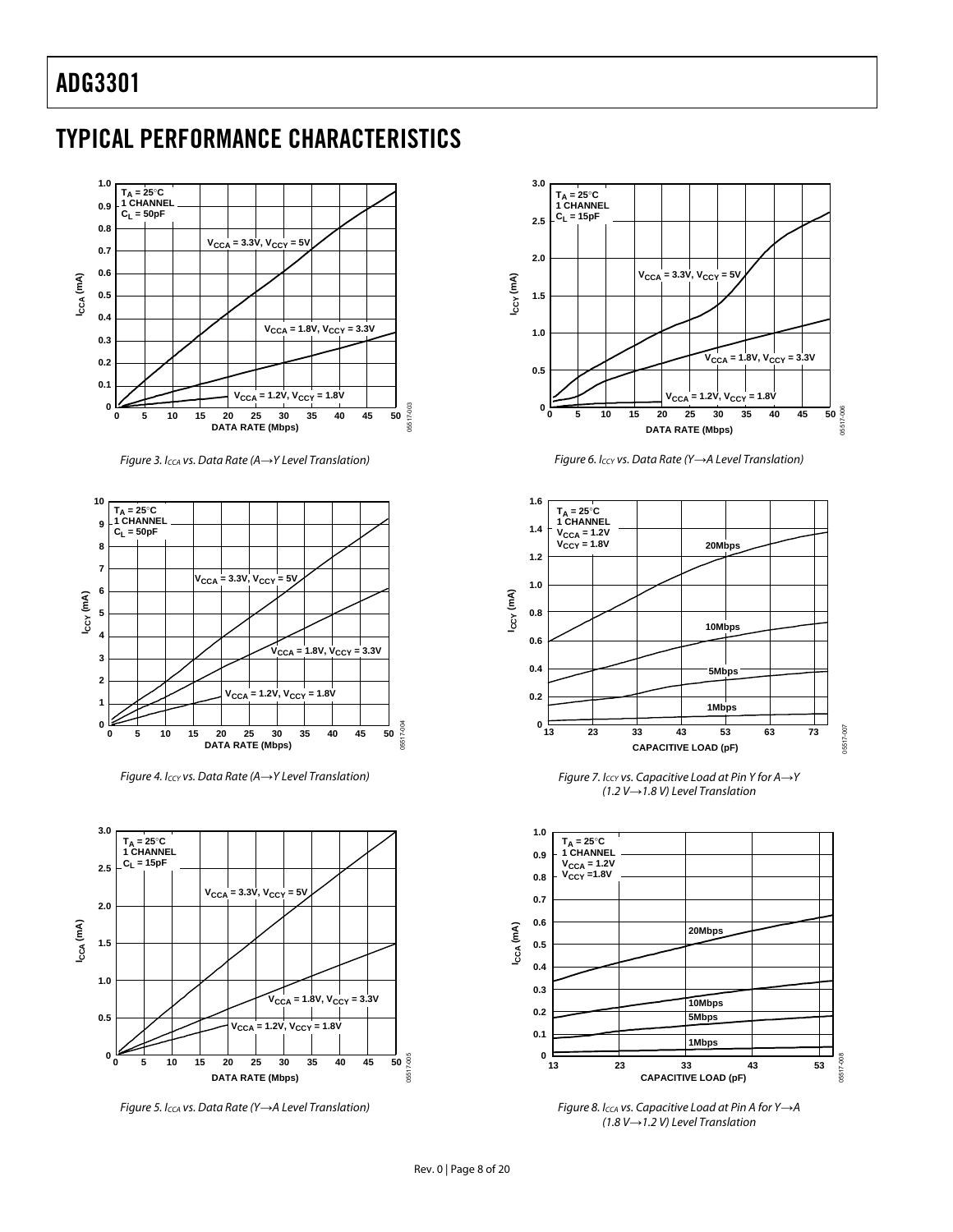05517-012

05517-012

05517-013

05517-013

05517-014

05517-014



Figure 11. ICCY vs. Capacitive Load at Pin Y for A*→*Y (3.3 V*→*5 V) Level Translation

Figure 14. Fall Time vs. Capacitive Load at Pin Y (A*→*Y Level Translation)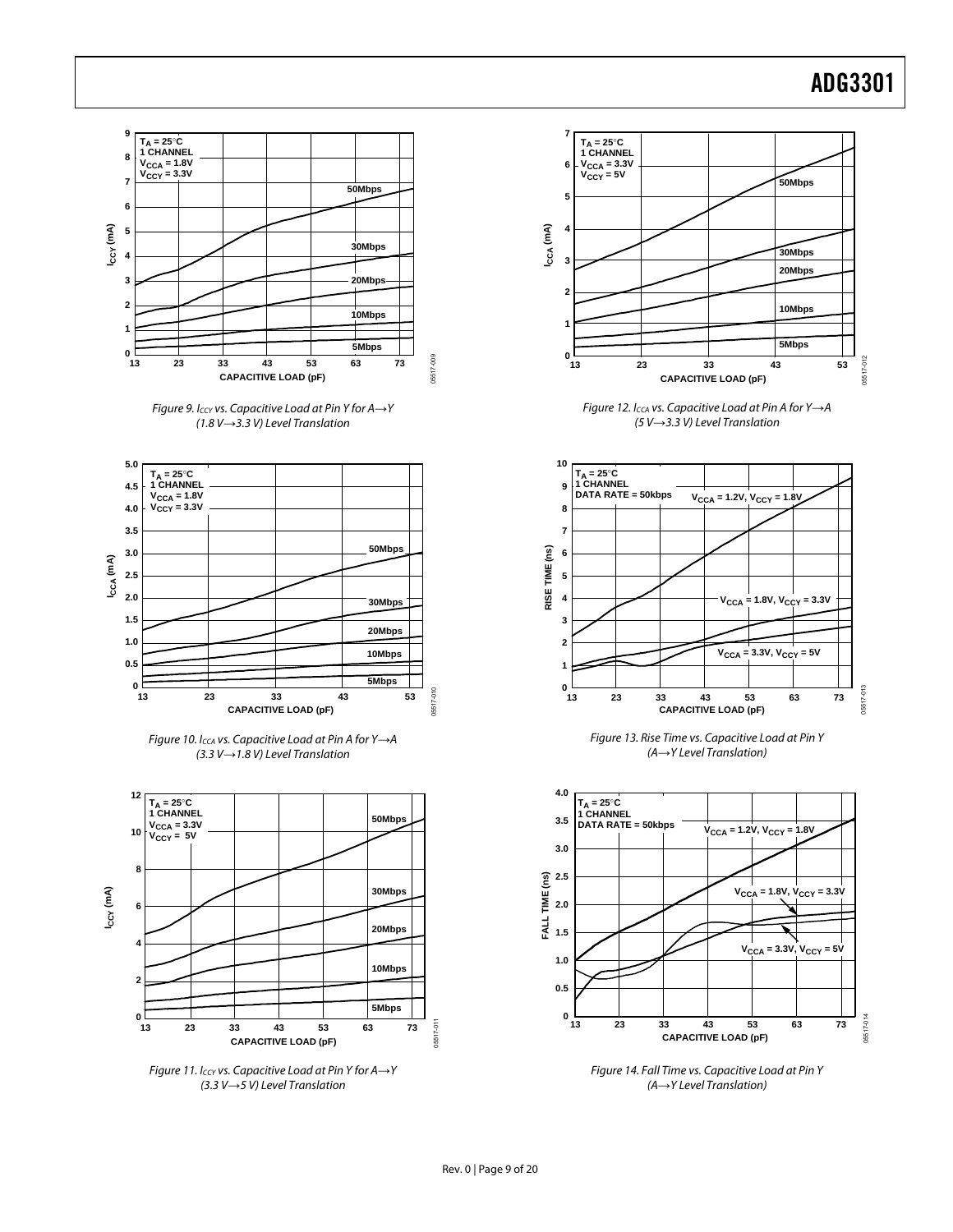









Figure 17. Propagation Delay (t<sub>PLH</sub>) vs. Capacitive Load at Pin Y (A*→*Y Level Translation)



Figure 18. Propagation Delay (tPHL) vs. Capacitive Load at Pin Y (A*→*Y Level Translation)



Figure 19. Propagation Delay (t<sub>PLH</sub>) vs. Capacitive Load at Pin A (Y*→*A Level Translation)



Figure 20. Propagation Delay (tPHL) vs. Capacitive Load at Pin A (Y*→*A Level Translation)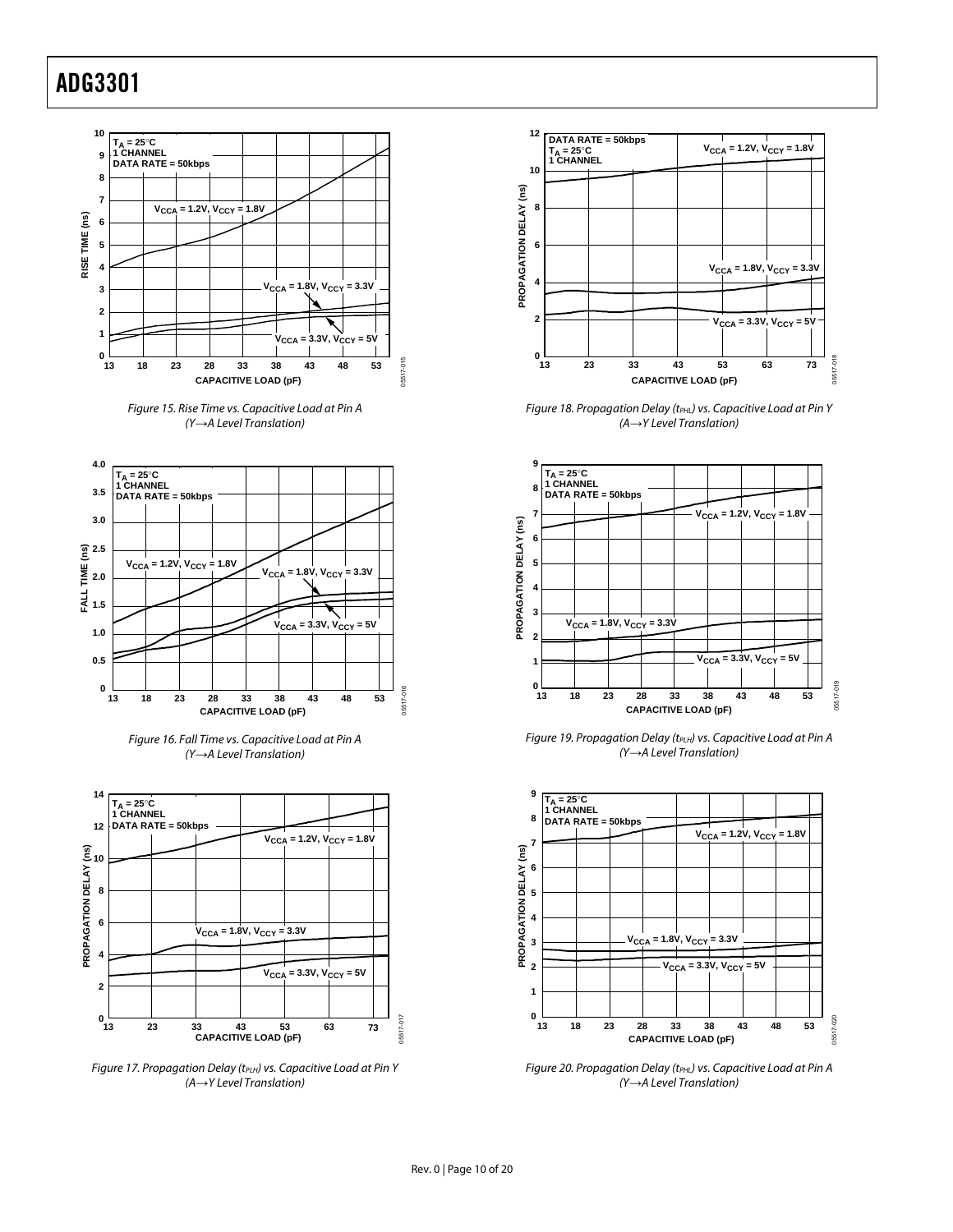

Figure 21. Eye Diagram at Y Output (1.2 V to 1.8 V Level Translation, 25 Mbps)



Figure 22. Eye Diagram at A Output (1.8 V to 1.2 V Level Translation, 25 Mbps)



Figure 23. Eye Diagram at Y Output (1.8 V to 3.3 V Level Translation, 50 Mbps)



Figure 24. Eye Diagram at A Output (3.3 V to 1.8 V Level Translation, 50 Mbps)



Figure 25. Eye Diagram at Y Output (3.3 V to 5 V Level Translation, 50 Mbps)



Figure 26. Eye Diagram at A Output (5 V to 3.3 V Level Translation, 50 Mbps)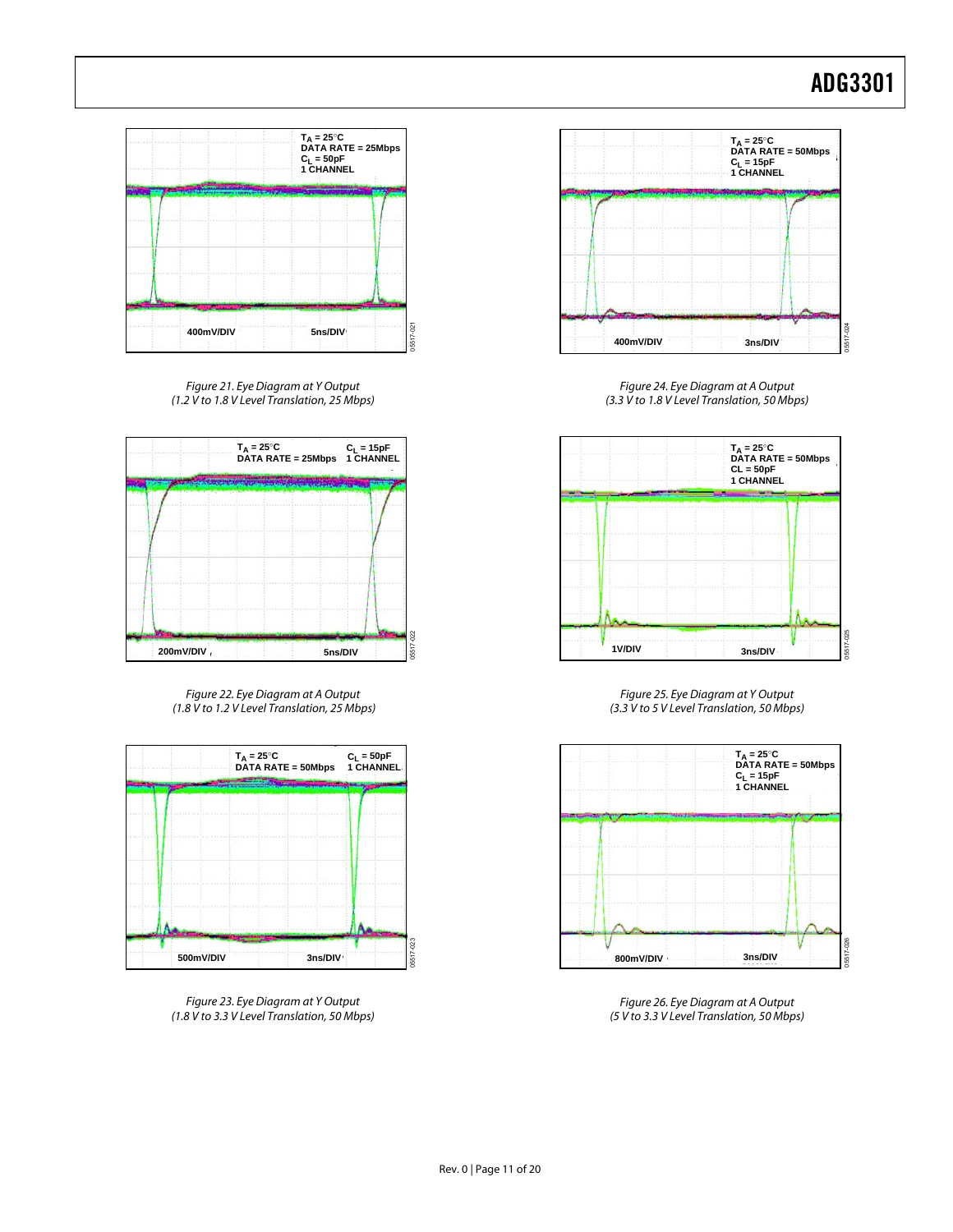### <span id="page-11-0"></span>TEST CIRCUITS



<span id="page-11-1"></span>Figure 27. V<sub>OH</sub>/V<sub>OL</sub> Voltages at Pin A



<span id="page-11-4"></span>Figure 28. V<sub>OH</sub>/V<sub>OL</sub> Voltages at Pin Y



<span id="page-11-6"></span>Figure 30. Three-State Leakage Current at Pin Y



<span id="page-11-7"></span>Figure 31. EN Pin Leakage Current



<span id="page-11-3"></span>Figure 29. Three-State Leakage Current at Pin A



<span id="page-11-5"></span>Figure 33. Capacitance at Pin Y



<span id="page-11-2"></span>Figure 32. Capacitance at Pin A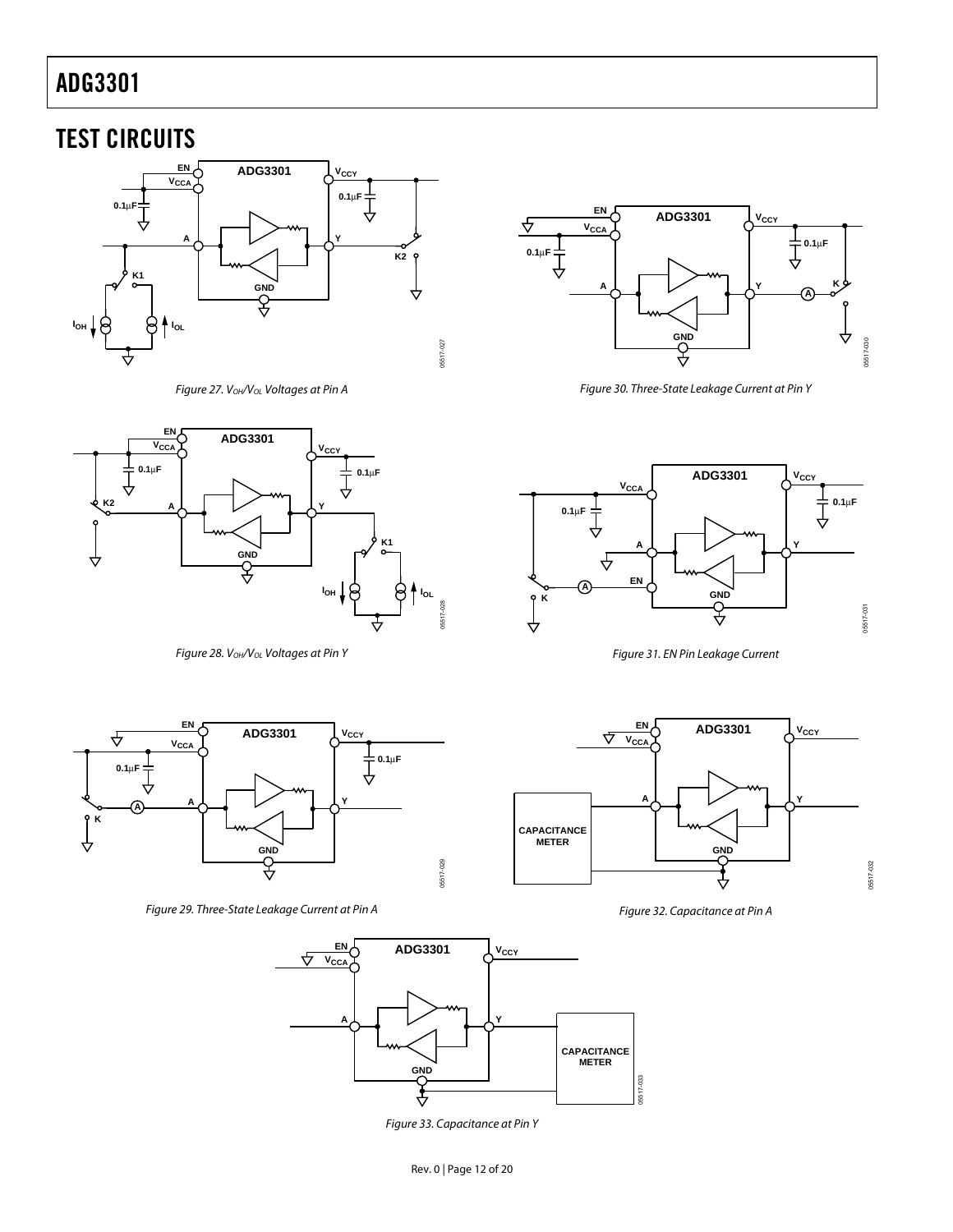#### **A**→**Y DIRECTION**



**Y**→**A DIRECTION**





05517-034 05517-034

<span id="page-12-0"></span>Figure 34. Enable Time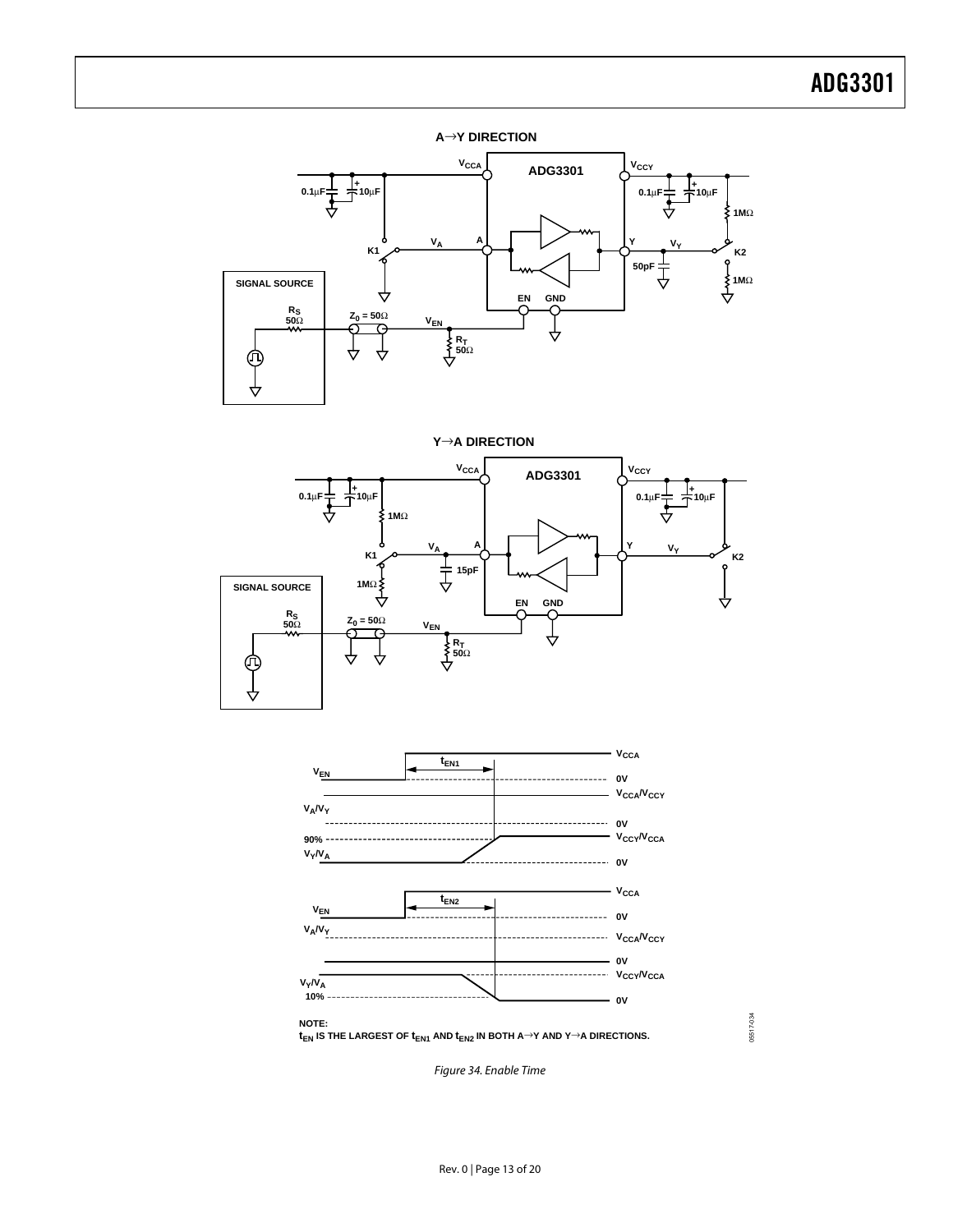

<span id="page-13-0"></span>Figure 35. Switching Characteristics (A*→*Y Level Translation)



<span id="page-13-1"></span>Figure 36. Switching Characteristics (Y*→*A Level Translation)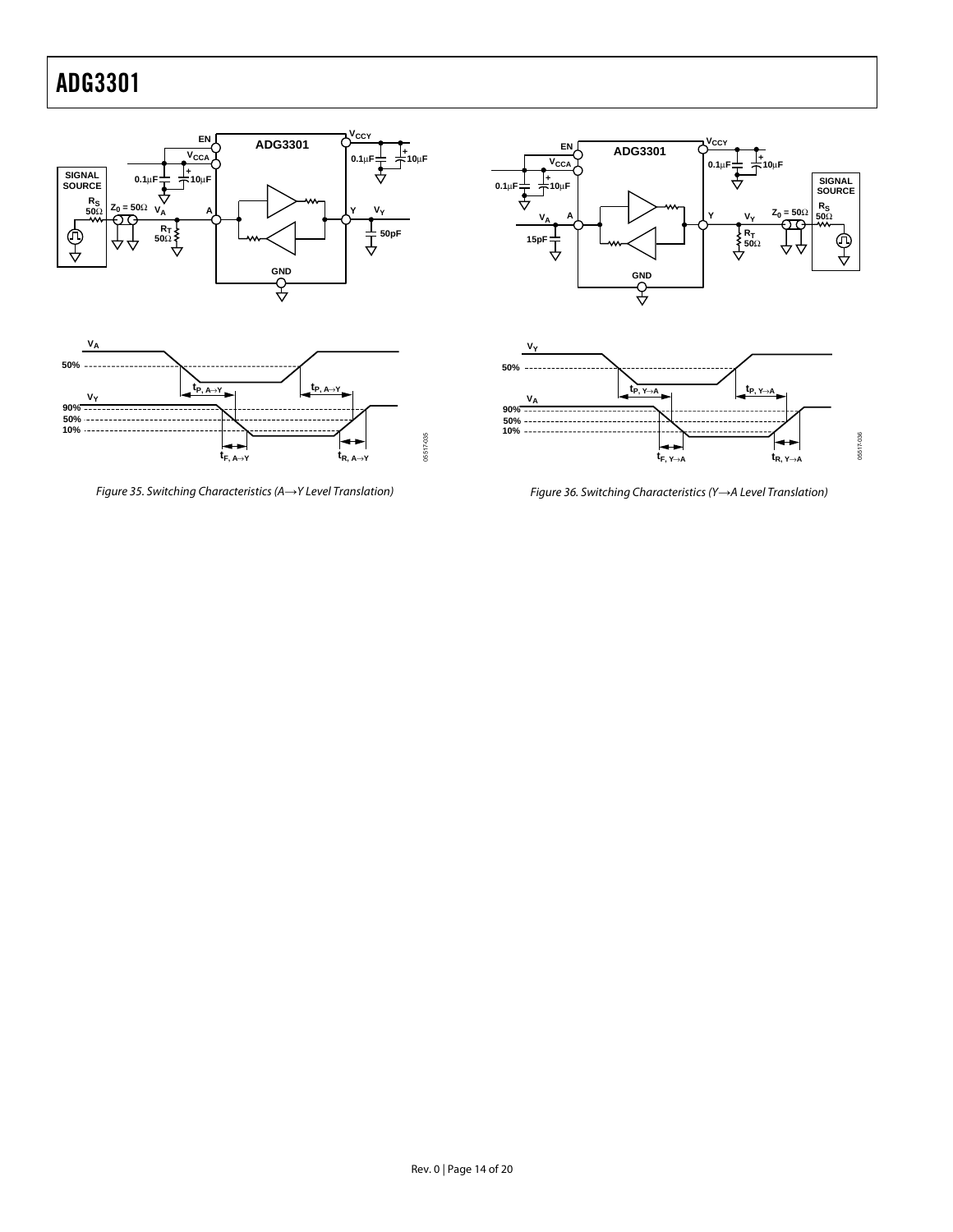### <span id="page-14-0"></span>**TERMINOLOGY**

**VIHA** Logic input high voltage at Pin A.

 $V<sub>IIA</sub>$ Logic input low voltage at Pin A.

**VOHA** Logic output high voltage at Pin A.

**VOLA** Logic output low voltage at Pin A.

**CA** Capacitance measured at Pin A  $(EN = 0)$ .

**ILA, HiZ** Leakage current at Pin A when  $EN = 0$  (Pin A three-stated).

**VIHY** Logic input high voltage at Pin Y.

 $V<sub>ILY</sub>$ Logic input low voltage at Pin Y.

**VOHY**  Logic output high voltage at Pin Y.

 $V<sub>OLY</sub>$ Logic output low voltage at Pin Y.

**CY** Capacitance measured at Pin Y ( $EN = 0$ ).

**ILY, HiZ** Leakage current at pin and when  $EN = 0$  (Pin A three-stated).

**VIHEN** Logic input high voltage at the EN pin.

**VILEN** Logic input low voltage at the EN pin.

**CEN** Capacitance measured at EN pin.

**ILEN** Enable (EN) pin leakage current.

**tEN** Three-state enable time for Pin A and Pin Y.

 $t_{P A \rightarrow V}$ Propagation delay when translating logic levels in the A→Y direction.

**tR, A→Y** Rise time when translating logic levels in the  $A \rightarrow Y$  direction.

 $t_{\rm F, A \rightarrow V}$ Fall time when translating logic levels in the A→Y direction.

**DMAX, A→Y** 

Guaranteed data rate when translating logic levels in the  $A \rightarrow Y$ direction under the driving and loading conditions specified in [Table 1.](#page-2-2) 

#### **tPPSKEW, A→Y**

Difference in propagation delay between any one channel and the same channel on a different part (under same driving/loading conditions) when translating in the  $A \rightarrow Y$ direction.

 $t_{P, Y\rightarrow A}$ Propagation delay when translating logic levels in the Y→A direction.

 $t_{R}$ ,  $v_{\rightarrow A}$ Rise time when translating logic levels in the  $Y \rightarrow A$  direction.

**tF, Y→A**  Fall time when translating logic levels in the  $Y \rightarrow A$  direction.

**DMAX, Y→A**  Guaranteed data rate when translating logic levels in the  $Y\rightarrow A$ direction under the driving and loading conditions specified in [Table 1.](#page-2-2)

**tPPSKEW, Y→A**  Difference in propagation delay between any one channel and the same channel on a different part (under the same driving/ loading conditions) when translating in the Y→A direction.

**ICCA**  V<sub>CCA</sub> supply current.

 $I_{CCY}$ V<sub>CCY</sub> supply current.

 $I<sub>HiZA</sub>$  $V_{\text{CCA}}$  supply current during three-state mode (EN = 0).

 $I_{\text{HiZY}}$  $V_{\text{CCY}}$  supply current during three-state mode (EN = 0).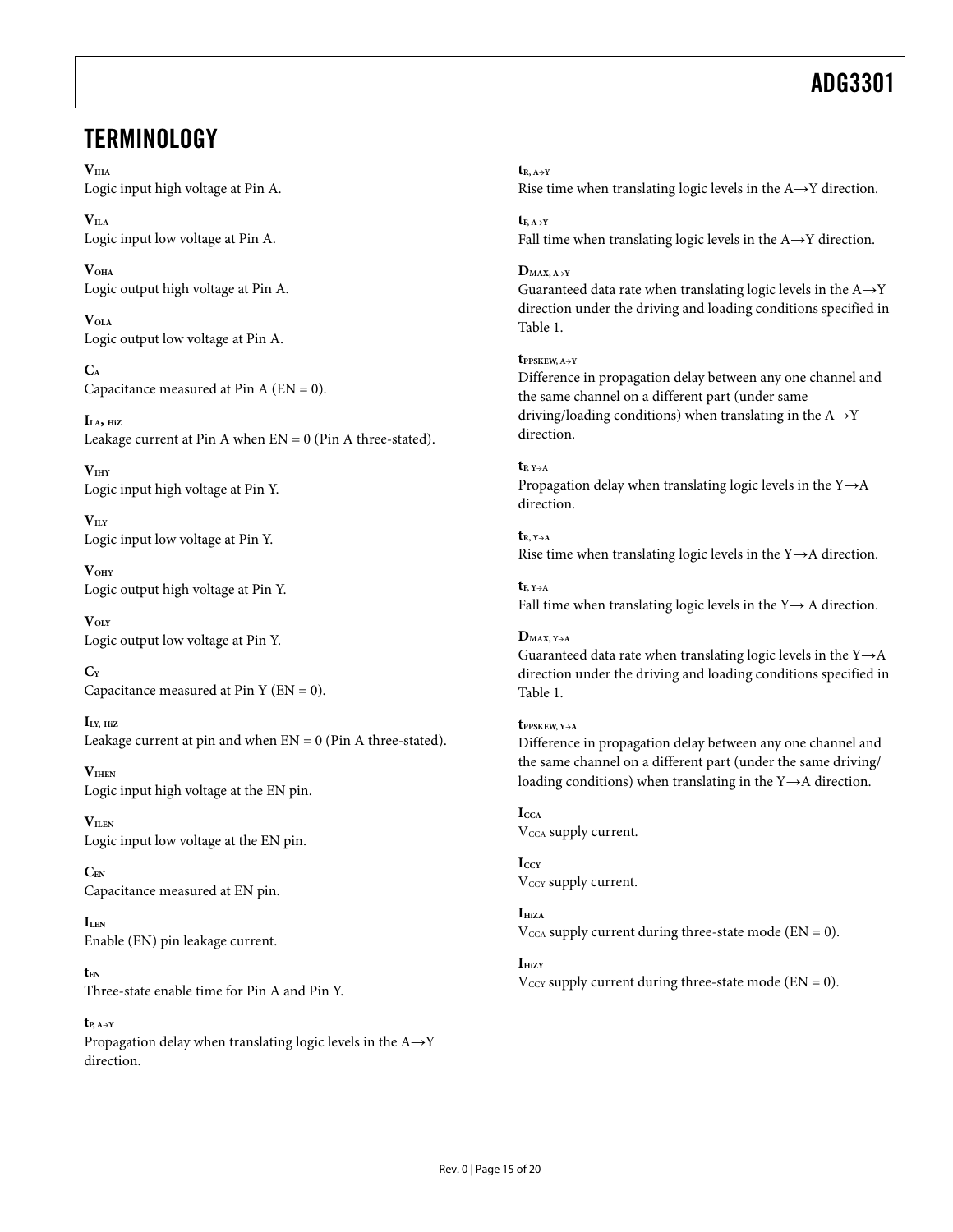### <span id="page-15-0"></span>THEORY OF OPERATION

The ADG3301 level translator allows the level shifting necessary for data transfer in a system where multiple supply voltages are used. The device requires two supplies,  $V_{\text{CCA}}$  and  $V_{\text{CCY}}$  ( $V_{\text{CCA}} \leq V_{\text{CCY}}$ ). These supplies set the logic levels on each side of the device. When driving the A pin, the device translates the V<sub>CCA</sub>-compatible logic levels to V<sub>CCY</sub>-compatible logic levels available at the Y pin. Similarly, because the device is capable of bidirectional translation, when driving the Y pin the  $V_{\text{CCY}}$ -compatible logic levels are translated to  $V_{\text{CCA}}$ -compatible logic levels available at the A pin. When  $EN = 0$ , the A pin and the Y pin are three-stated. When EN is driven high, the ADG3301 goes into normal operation mode and performs level translation.

### **LEVEL TRANSLATOR ARCHITECTURE**

The ADG3301 consists of a single bidirectional channel that can translate logic levels in either the  $A \rightarrow Y$  or the Y $\rightarrow A$  direction. It uses a one-shot accelerator architecture that ensures excellent switching characteristics. [Figure 37 s](#page-15-1)hows a simplified block diagram of the ADG3301 level translator.



<span id="page-15-1"></span>Figure 37. Simplified Block Diagram of an ADG3301 Channel

The logic level translation in the  $A \rightarrow Y$  direction is performed using a level translator (U1) and an inverter (U2), while the translation in the Y→A direction is performed using the inverters U3 and U4. The one-shot generator detects a rising or falling edge present on either the A side or the Y side of the channel. It sends a short pulse that turns on the PMOS transistors (T1 and T2) for a rising edge, or the NMOS transistors (T3 and T4) for a falling edge. This charges/discharges the capacitive load faster, which results in fast rise and fall times.

### **INPUT DRIVING REQUIREMENTS**

To ensure correct operation of the ADG3301, the circuit that drives the input of an ADG3301 channel must have an output impedance of less than or equal to 150 Ω and a minimum peak current driving capability of 36 mA.

### **OUTPUT LOAD REQUIREMENTS**

The ADG3301 level translator is designed to drive CMOScompatible loads. If current driving capability is required, it is recommended to use buffers between the ADG3301 outputs and the load.

### **ENABLE OPERATION**

The ADG3301 provides three-state operation at the A I/O pin and Y I/O pin by using the enable (EN) pin as shown in [Table 4.](#page-15-2) 

<span id="page-15-2"></span>**Table 4. Truth Table** 

| EN | Y I/O Pin                     | A I/O Pin            |
|----|-------------------------------|----------------------|
|    | $Hi - 71$                     | $Hi-Z^1$             |
|    | Normal operation <sup>2</sup> | Normal operation $2$ |

1 High impedance state.

2 In normal operation, the ADG3301 performs level translation.

While  $EN = 0$ , the ADG3301 enters into tri-state mode. In this mode, the current consumption from both the  $V_{\text{CCA}}$  and  $V_{\text{CCY}}$ supplies is reduced, allowing the user to save power, which is critical especially on battery-operated systems. The EN input pin can be driven with either  $V_{\text{CCA}}$ - or  $V_{\text{CCY}}$ -compatible logic levels.

### **POWER SUPPLIES**

For proper operation of the ADG3301, the voltage applied to the  $V_{\text{CCA}}$  must be always less than or equal to the voltage applied to V<sub>CCY</sub>. To meet this condition, the recommended power-up sequence is  $V_{\text{CCY}}$  first and then  $V_{\text{CCA}}$ . The ADG3301 operates properly only after both supply voltages reach their nominal values. It is not recommended to use the part in a system where, during power-up,  $V_{\text{CCA}}$  may be greater than  $V_{\text{CCY}}$  due to a significant increase in the current taken from the  $V_{\text{CCA}}$  supply For optimum performance, the  $V_{\text{CCA}}$  and  $V_{\text{CCY}}$  pins should be decoupled to GND, and placed as close as possible to the device.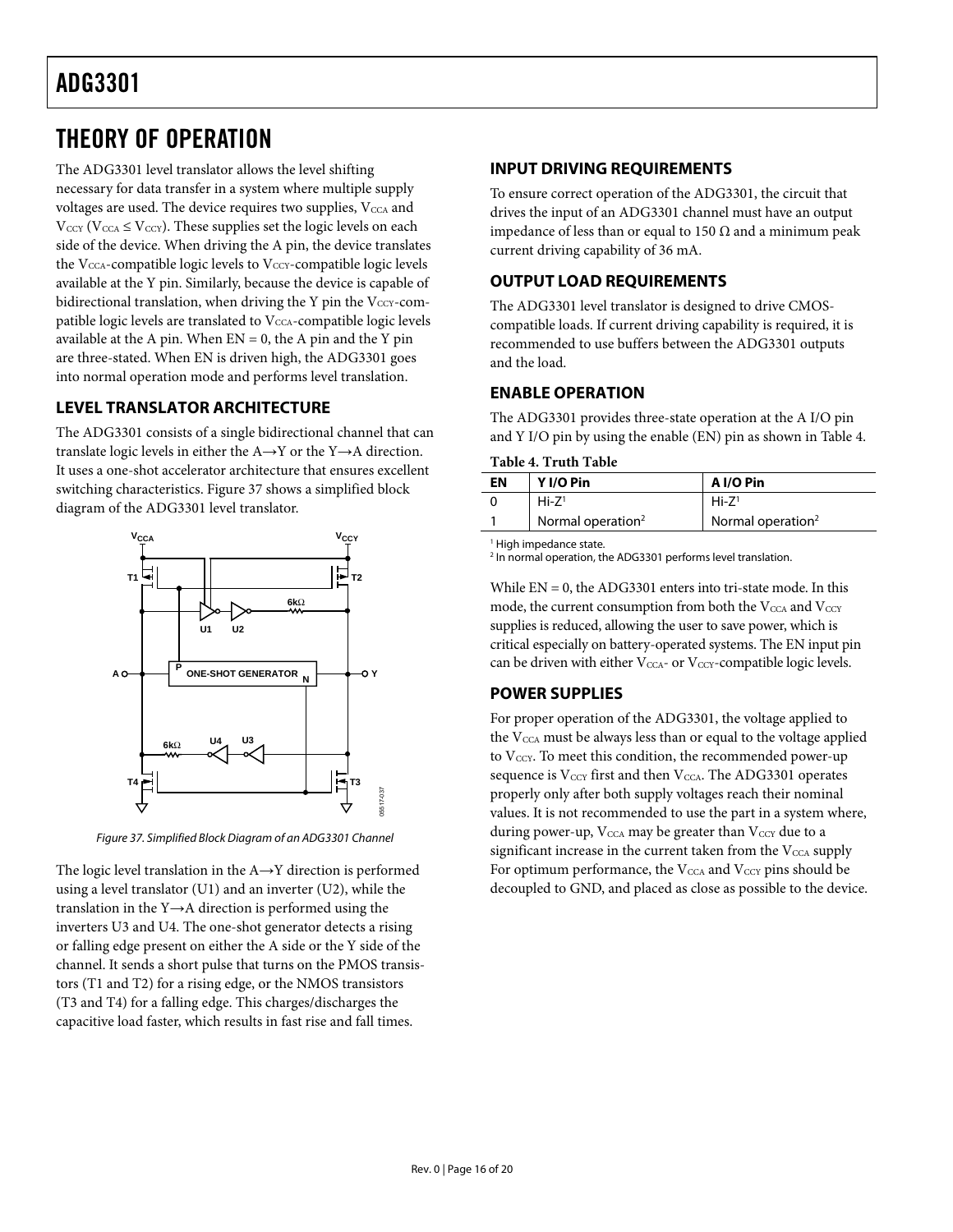### <span id="page-16-0"></span>**DATA RATE**

The maximum data rate at which the device is guaranteed to operate is a function of the  $V_{\text{CCA}}$  and  $V_{\text{CCY}}$  supply voltage combination and the load capacitance. It represents the maximum frequency of a square wave that can be applied to the I/O pins, which ensures that the device operates within the datasheet specifications in terms of output voltage ( $V_{OL}$  and  $V_{OH}$ ) and

power dissipation (the junction temperature does not exceed the value specified under the [Absolute Maximum Ratings](#page-5-1)  section).

[Table 5 s](#page-16-1)hows the guaranteed data rates at which the ADG3301 can operate in both directions ( $A \rightarrow Y$  or  $Y \rightarrow A$  level translation) for various  $\rm V_{\rm CCA}$  and  $\rm V_{\rm CCY}$  supply combinations.

#### <span id="page-16-1"></span>**Table 5. Guaranteed Data Rate (Mbps[\)1](#page-16-2)**

|                          | Vccy                       |                          |                          |                         |  |
|--------------------------|----------------------------|--------------------------|--------------------------|-------------------------|--|
| <b>Vcca</b>              | 1.8V<br>(1.65 V to 1.95 V) | 2.5V<br>(2.3 V to 2.7 V) | 3.3V<br>(3.0 V to 3.6 V) | 5 V<br>(4.5 V to 5.5 V) |  |
| 1.2 V (1.15 V to 1.3 V)  | 25                         | 30                       | 40                       | 40                      |  |
| 1.8 V (1.65 V to 1.95 V) |                            | 45                       | 50                       | 50                      |  |
| 2.5 V (2.3 V to 2.7 V)   |                            |                          | 60                       | 50                      |  |
| 3.3 V (3.0 V to 3.6 V)   |                            | -                        | $\overline{\phantom{m}}$ | 50                      |  |
| 5 V (4.5 V to 5.5 V)     |                            |                          | -                        | -                       |  |

<span id="page-16-2"></span>1 The load capacitance used is 50 pF when translating in the A→Y direction and 15 pF when translating in the Y→A direction.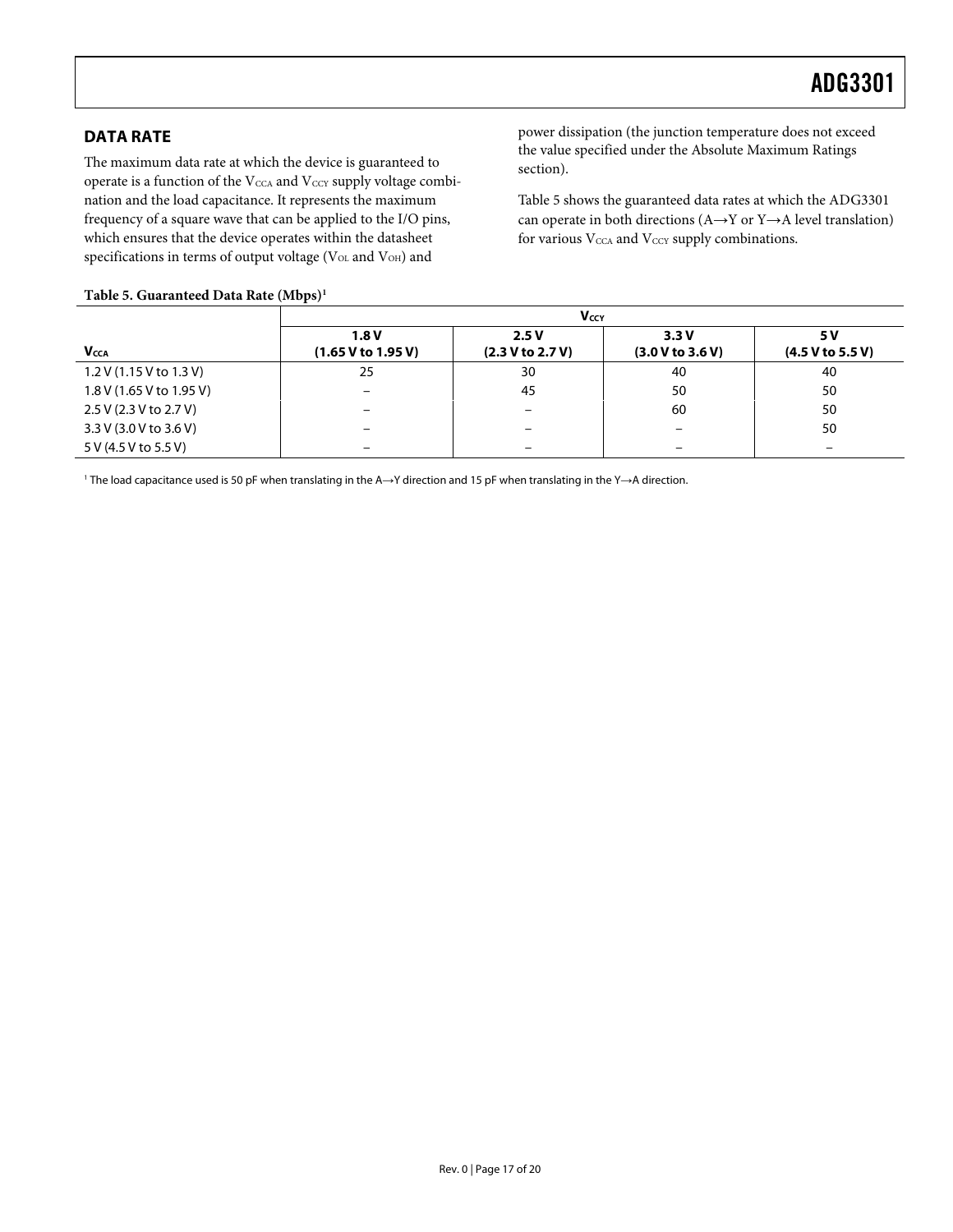### <span id="page-17-0"></span>APPLICATIONS

The ADG3301 is designed for digital circuits that operate at different supply voltages; therefore, logic level translation is required. The lower voltage logic signals are connected to the A pin, and the higher voltage logic signals are connected to the Y pin. The ADG3301 can provide level translation in both directions from A→Y or Y→A, eliminating the need for a level translator IC for each direction. The internal architecture allows the ADG3301 to perform bidirectional level translation without an additional signal to set the direction in which the translation is made. This simplifies the design by eliminating the timing requirements for the direction signal and reduces the number of ICs used for level translation.

[Figure 38 s](#page-17-1)hows an application where a 1.8 V microprocessor transfers data to or from a 3.3 V peripheral device using the ADG3301 level translator.



<span id="page-17-1"></span>Figure 38 1.8 V to 3.3 V Level Translation Circuit

### **LAYOUT GUIDELINES**

As with any high speed digital IC, the printed circuit board layout is important for the overall performance of the circuit. Care should be taken to ensure proper power supply bypass and return paths for the high speed signals. Each  $V_{CC}$  pin ( $V_{CCA}$  and V<sub>CCY</sub>) should be bypassed using low effective series resistance (ESR) and effective series inductance (ESI) capacitors placed as close as possible to the  $V_{\text{CCA}}$  and  $V_{\text{CCY}}$  pins. The parasitic inductance of the high-speed signal track might cause significant overshoot. This effect can be reduced by keeping the length of the tracks as short as possible. A solid copper plane for the return path (GND) is also recommended.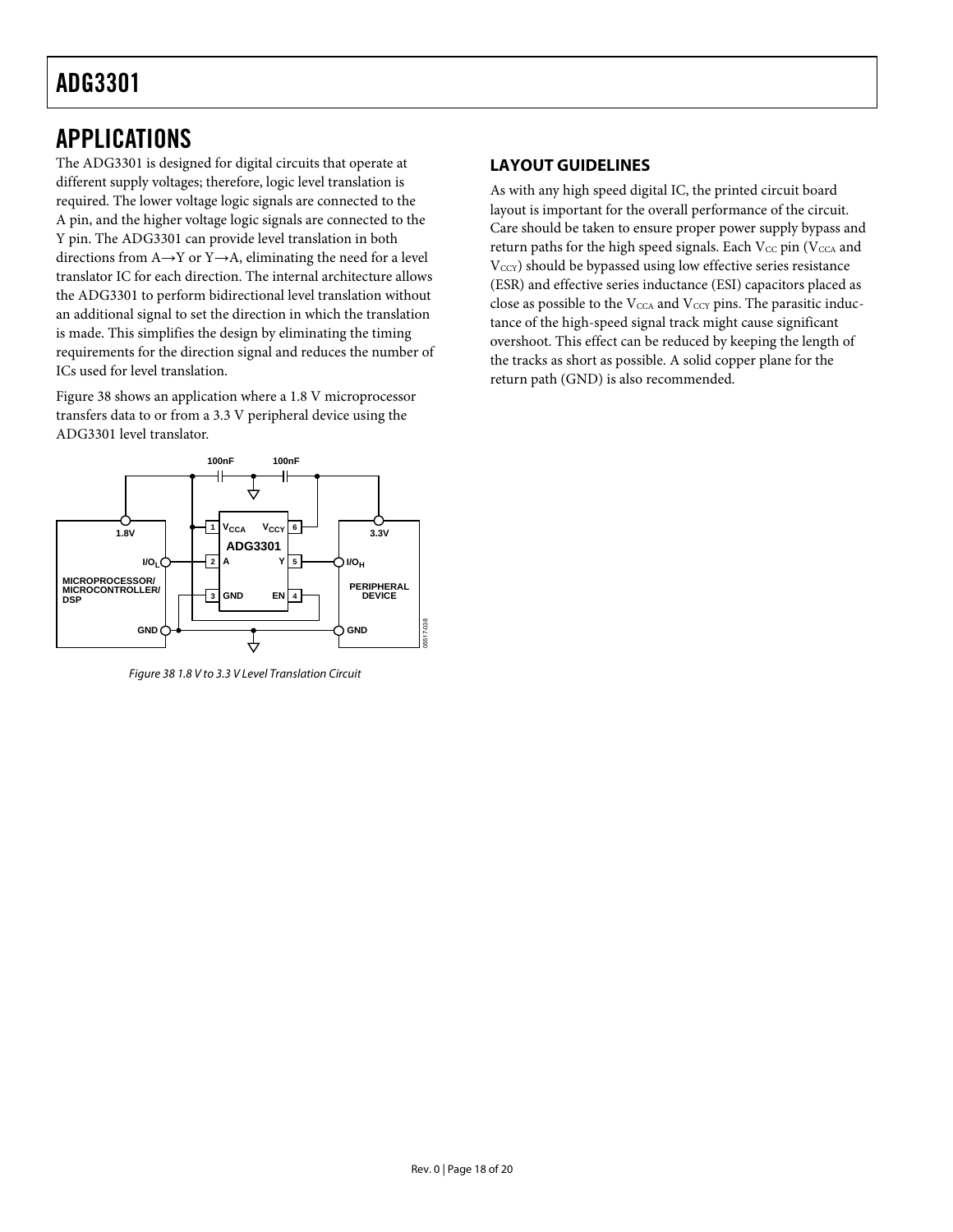### <span id="page-18-0"></span>OUTLINE DIMENSIONS



**COMPLIANT TO JEDEC STANDARDS MO-203-AB**

Figure 39. 6-Lead Thin Shrink Small Outline Transistor Package [SC70] (KS-6) Dimensions shown in millimeters

### **ORDERING GUIDE**

<span id="page-18-2"></span><span id="page-18-1"></span>

| <b>Model</b>                   | Temperature Range                  | Package Description                                 | Branding <sup>1</sup> | <b>Package Option</b> |
|--------------------------------|------------------------------------|-----------------------------------------------------|-----------------------|-----------------------|
| ADG3301BKSZ-REEL <sup>2</sup>  | $-40^{\circ}$ C to $+85^{\circ}$ C | 6-Lead Thin Shrink Small Outline Transistor Package | <b>SOH</b>            | $KS-6$                |
| ADG3301BKSZ-REEL7 <sup>2</sup> | $-40^{\circ}$ C to $+85^{\circ}$ C | 6-Lead Thin Shrink Small Outline Transistor Package | <b>SOH</b>            | KS-6                  |

<sup>1</sup> Branding on this package is limited to three characters due to space constraints.<br><sup>2</sup> 7 – Ph-free part

 $2 Z = Pb$ -free part.